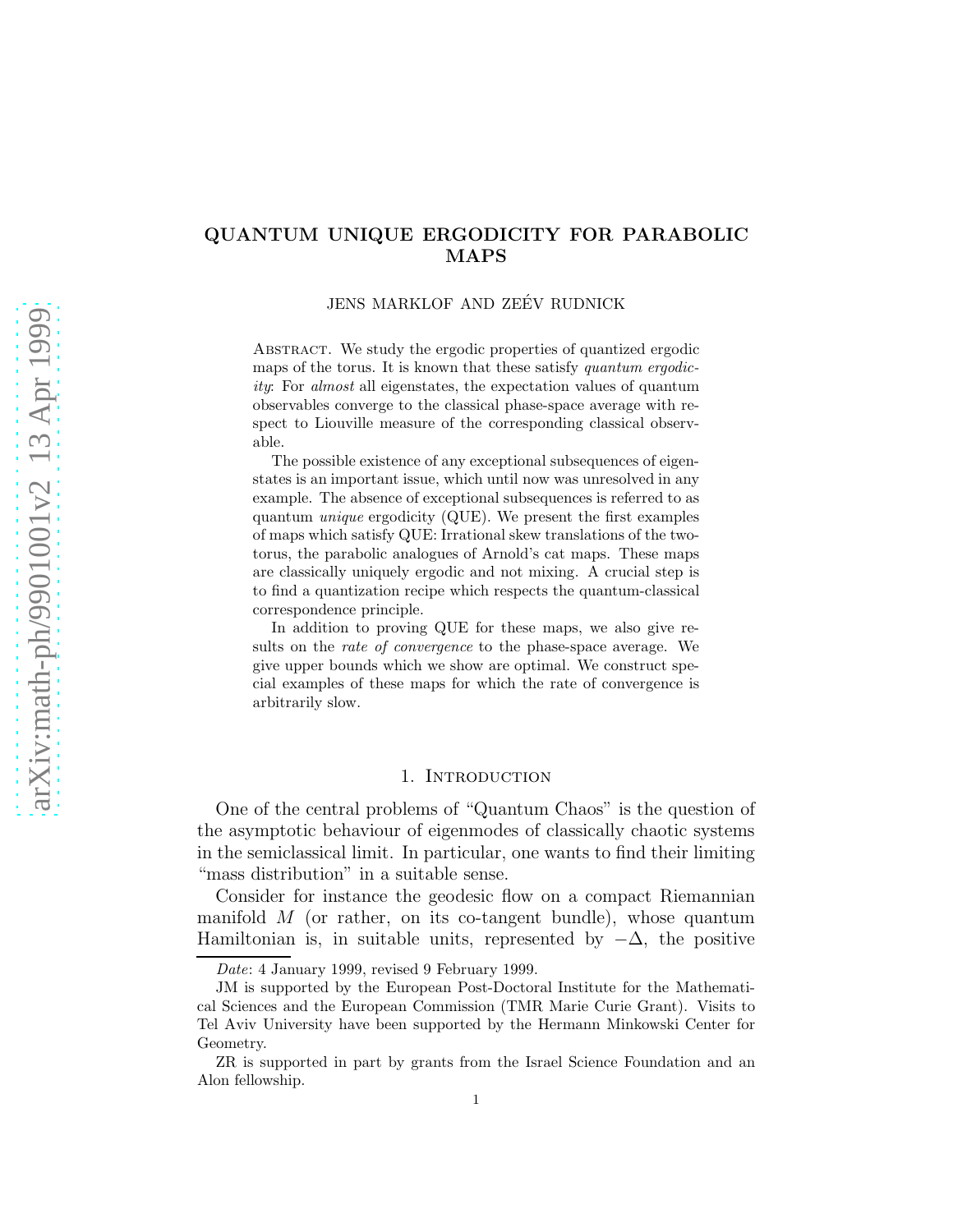<span id="page-1-0"></span>Laplacian on M. Let  $\psi_j$  be a sequence of normalized eigenfunctions:  $\Delta \psi_j + \lambda_j \psi_j = 0$ ,  $\int_M |\psi_j|^2 = 1$ . A suitable quantity for measuring the concentration properties of the eigenmodes  $\psi_j$ , in both the position and momentum representations, is the distribution on the unit co-tangent bundle  $S^*M$  given by

(1.1) 
$$
f \in C^{\infty}(S^*M) \mapsto \langle \text{Op}(f)\psi_j, \psi_j \rangle.
$$

Here  $Op(f)$  is a zero-order pseudo-differential operator with principal symbol  $f \in C^{\infty}(S^*M)$  and Op is some choice of quantization from symbols to pseudo-differential operators. The operator  $Op(f)$  is a quantization of the classical observable f, and  $\langle \text{Op}(f)\psi_j, \psi_j \rangle$  are the expectation values for the operator in the state  $\psi_j$ .

A celebrated result in this direction is "Schnirelman's theorem"<sup>1</sup> which says that if the flow is *ergodic* then these expectations converge to the phase-space average of the classical observable  $f$ , for all but possibly a zero-density subsequence of eigenfunctions. This phenomenon is commonly referred to as *quantum ergodicity*<sup>2</sup> . There are no examples where it is known if there are any exceptional subsequences. The case where there are none is referred to as *quantum unique ergodicity* (QUE) [[15, 13, 10](#page-28-0)].

In this paper, we consider a compact model of the above situation, where the dynamics, instead of taking place in the co-tangent bundle, occurs in a *compact* symplectic manifold, namely the 2-torus T 2 . The (classical) evolution is then given by iterating a symplectic map of the torus.

In order to quantize such a map, one looks for a Hilbert space of statevectors of the system, which are required to be periodic in both position and momentum representations. This constrains Planck's constant h to be an inverse integer:  $h = 1/N$ , and then the state space  $\mathcal{H}_N$  is finite dimensional, of dimension precisely  $N$ . The semiclassical limit is now  $N \to \infty$ . By means of an analogue of Weyl quantization, one defines quantum observables  $Op_N(f)$  corresponding to smooth classical observables  $f \in C^{\infty}(\mathbb{T}^2)$ .

Given a symplectic map  $A$  of  $\mathbb{T}^2$ , the quantum evolution is given by specifying a unitary operator  $\mathcal{U}_N$  on the state space  $\mathcal{H}_N$ , which satisfies a version of the "correspondence principle" (Egorov's theorem):

$$
(1.2) \qquad \|\mathcal{U}_N^{-1} \operatorname{Op}_N(f)\mathcal{U}_N - \operatorname{Op}_N(f \circ A)\| \xrightarrow{N \to \infty} 0, \quad \forall f \in C^\infty(\mathbb{T}^2),
$$

<sup>&</sup>lt;sup>1</sup>announcedin [[16\]](#page-28-0) with full proofs given by Zelditch [[17\]](#page-28-0) for hyperbolic surfaces and Colin de Verdiere[[1](#page-28-0)] in general, see also[[9\]](#page-28-0).

<sup>2</sup>There are other notions of ergodicity in quantum mechanics, such as von Neumann's[[14, 12\]](#page-28-0), which are not related to the one used here.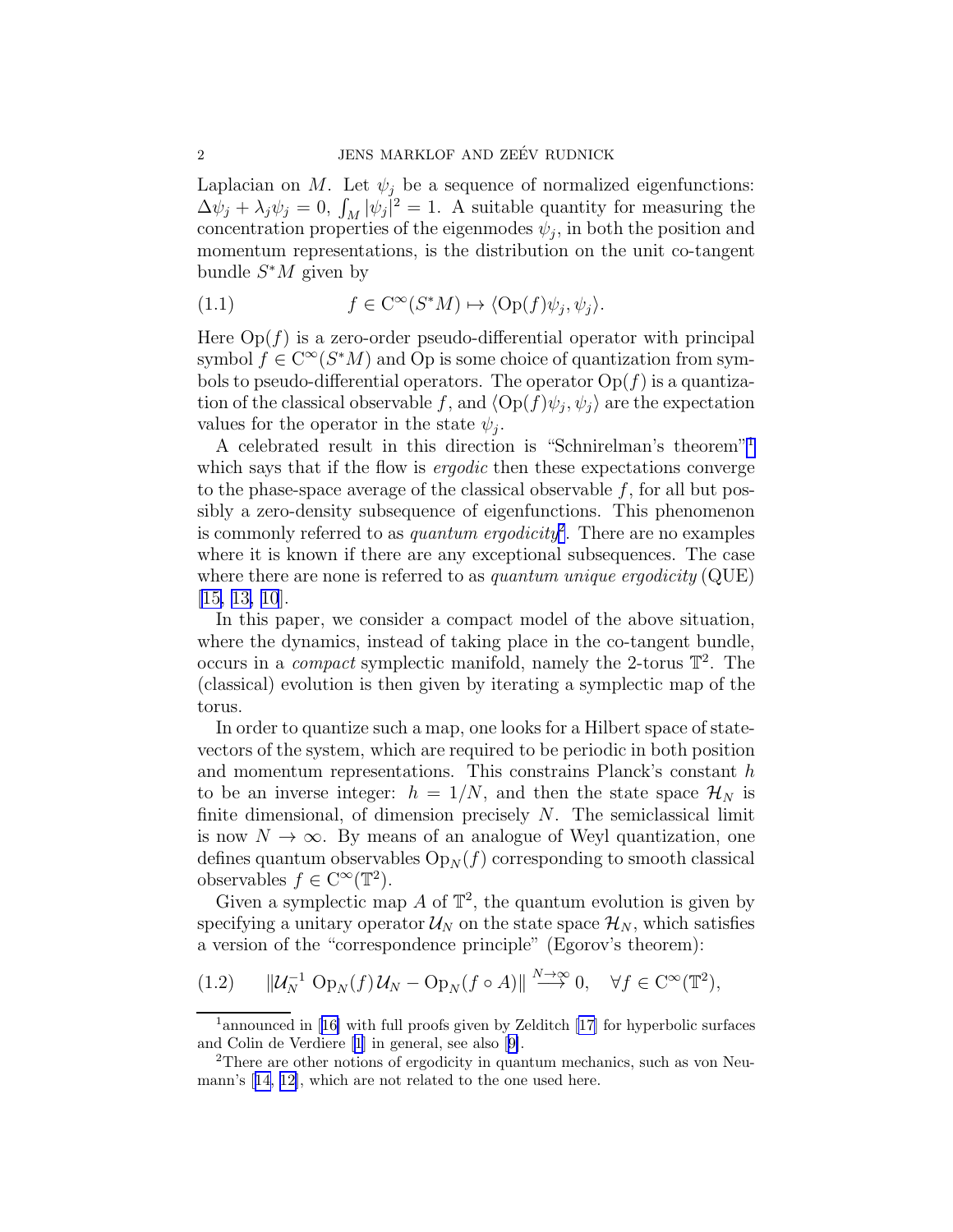<span id="page-2-0"></span>where  $f \circ A(\frac{p}{q}) = f(A(\frac{p}{q}))$ , that is one requires that in the semiclassical limit, quantum evolution becomes classical evolution. The analogue of eigenmodes are then the eigenfunctions of the propagator  $\mathcal{U}_N$ .

The main focus in the literature has so far been on *hyperbolic* transformations of the torus, the so-called cat maps [\[7](#page-28-0), [11, 4](#page-28-0), [5\]](#page-28-0), to which the proof of Schnirelman's theorem [\[16](#page-28-0), [17, 1\]](#page-28-0) can be adapted to prove quantum ergodicity, but not QUE [\[2](#page-28-0), [18\]](#page-28-0). Assuming the Generalized Riemann Hypothesis, Degli Esposti, Graffi and Isola [\[5](#page-28-0)] found an explicit infinite (though sparse) subsequence of values of  $N$ , for which they show that the expectation values for *all* eigenfunctions  $\psi \in \mathcal{H}_N$ converge to the phase space average.

Here, we will study a *parabolic* map of the torus (also called a skew translation), which is specified by choosing a real number  $\alpha$ , and then  $defining<sup>3</sup>$ 

$$
A_{\alpha}: \begin{pmatrix} p \\ q \end{pmatrix} \mapsto \begin{pmatrix} p + \alpha \\ q + 2p \end{pmatrix} \bmod 1.
$$

When  $\alpha = 0$  the motion is clearly integrable as p is a constant of the motion. For *rational* values of  $\alpha$ , the map is "pseudo-integrable" in that the dynamics of the map on an orbit can be identified with an interval exchange transformation. For  $\alpha$  irrational, the map is *ergodic* and in fact it was found by Furstenberg[[6\]](#page-28-0) to be *uniquely* ergodic. These maps possess no further "chaotic" properties; for instance they are not mixing.

We propose a quantization procedure that at each value of  $N$ , replaces  $\alpha$  by a rational approximant  $a/N$ , and then construct a unitary propagator  $\mathcal{U}_{a,N}$  on  $\mathcal{H}_N$  which satisfies an exact version of Egorov's Theorem:

$$
\mathcal{U}_{a,N}^{-1} \operatorname{Op}_N(f) \mathcal{U}_{a,N} = \operatorname{Op}_N(f \circ A_{a/N}).
$$

Thentaking any sequence  $a/N \to \alpha$  we show that ([1.2\)](#page-1-0) holds. This gives us a quantization of the map A. There are other recipes in the literature  $[3, 2]$  $[3, 2]$  $[3, 2]$ ; however, they do not satisfy  $(1.2)$ .

Once we have the analogue of Egorov's theorem([1.2\)](#page-1-0) and have set up the necessary tools from pseudo-differential calculus on  $\mathbb{T}^2$ , we show:

**Theorem 1.1** (QUE for parabolic maps). *Suppose*  $\alpha$  *is irrational,*  $f \in$  $C^{\infty}(\mathbb{T}^2)$  *a smooth observable, and*  $a/N \rightarrow \alpha$  *a sequence of rational approximants. Then for any normalized eigenfunctions*  $\psi \in \mathcal{H}_N$  *of the propagator*  $\mathcal{U}_{a,N}$ *, we have* 

$$
\langle \operatorname{Op}_N(f)\psi,\psi\rangle\to \int_{\mathbb{T}^2}f(p,q)\,dp\,dq,\qquad N\to\infty.
$$

<sup>&</sup>lt;sup>3</sup>For a technical reason we shift q by 2p rather than p.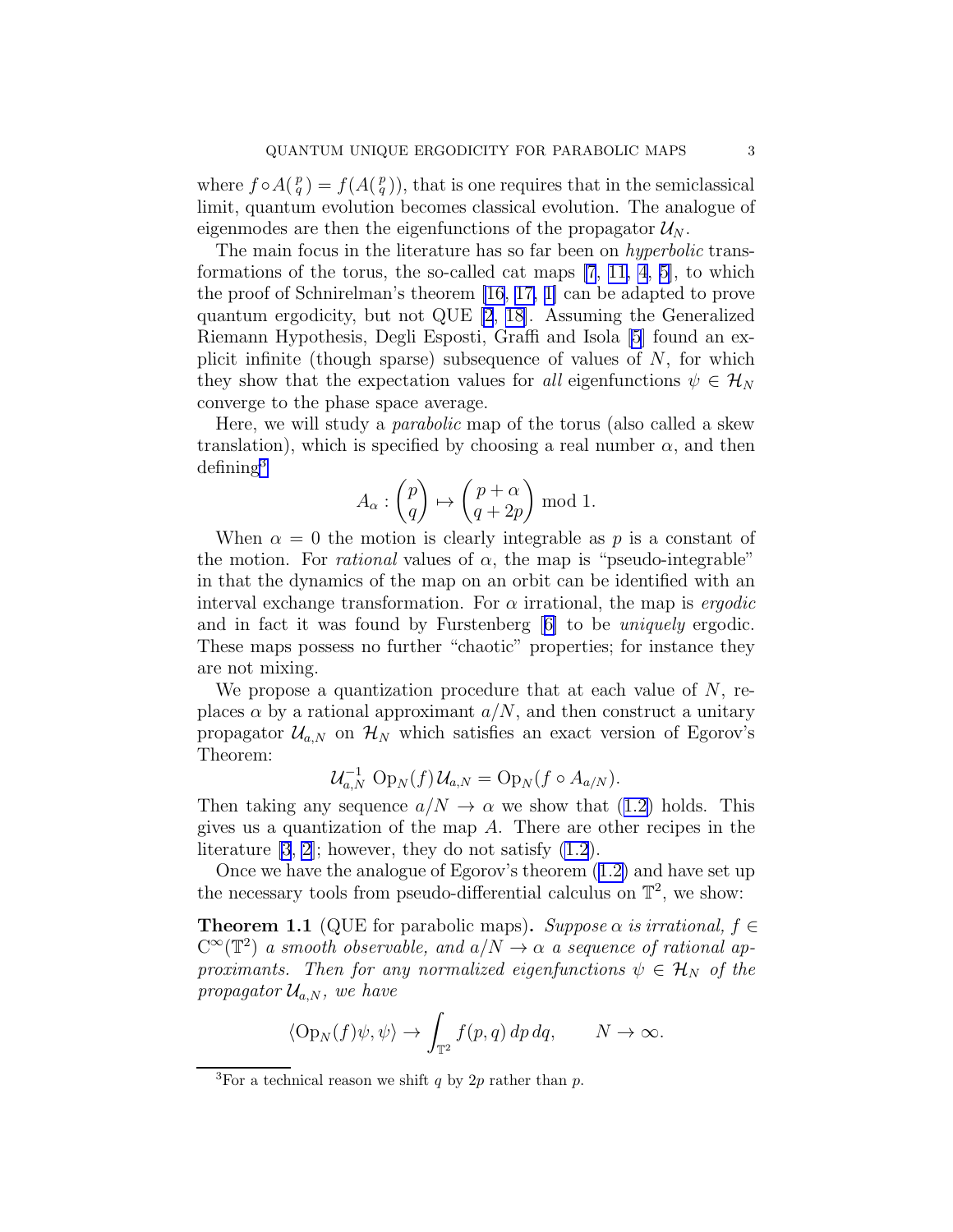That is the parabolic map  $A_{\alpha}$  satisfies *quantum unique ergodicity*. This is the first known example of QUE.

The remainder of our paper concerns the *rate* of convergence. We take approximants so that  $|\alpha - a/N| < 1/N$ . Suppose that  $\alpha$  is badly approximable (in the sense that  $|\alpha - p/q| \gg_{\epsilon} q^{-2-\epsilon}$  for all  $\epsilon > 0$ ). We then show (Corollary [4.3](#page-12-0)) that for any normalized eigenfunction  $\psi$  of the propagator  $\mathcal{U}_{a,N}$  we have

$$
|\langle \operatorname{Op}_N(f)\psi,\psi\rangle - \int_{\mathbb{T}^2} f(p,q) \, dp \, dq| \ll_{f,\epsilon} N^{-1/4+\epsilon}, \quad \forall \epsilon > 0.
$$

The reason why the rate is  $N^{-1/4+\epsilon}$  and not, as one might have guessed  $N^{-1/2+\epsilon}$ , are degeneracies in the spectrum, which occur whenever a and N are not co-prime. We can, however, always construct an explicit basis of eigenfunctions  $\psi_j$   $(j = 1, ..., N)$ , for which

$$
|\langle \operatorname{Op}_N(f)\psi_j, \psi_j \rangle - \int_{\mathbb{T}^2} f(p, q) \, dp \, dq| \ll_f N^{-1/2},
$$

see Section [5](#page-18-0). In the absence of degeneracies  $(a \text{ and } N \text{ co-prime})$ , we thus indeed obtain a rate of  $N^{-1/2}$  (cf. also Theorem [4.1\)](#page-12-0).

As for lower bounds on the rate, we show (Theorem [6.1](#page-23-0)) that for the observable  $f(p,q) = e^{2\pi i \cdot 2p}$ , for all irrationals there is a sequence of values of N and normalized eigenfunctions  $\psi \in \mathcal{H}_N$  for which

$$
|\langle \operatorname{Op}_N(f)\psi,\psi\rangle - \int_{\mathbb{T}^2} f(p,q) \, dp \, dq| \gg \frac{1}{N^{1/4}}.
$$

Thus for badly approximable  $\alpha$ , Corollary [4.3](#page-12-0) is sharp. Moreover, unlike the situation with badly approximable  $\alpha$ , we can construct irrationals for which the rate of convergence in Theorem [1.1](#page-2-0) is arbitrarily slow, e.g. slower then  $1/\log \log \log N$  (Theorem [6.2\)](#page-23-0).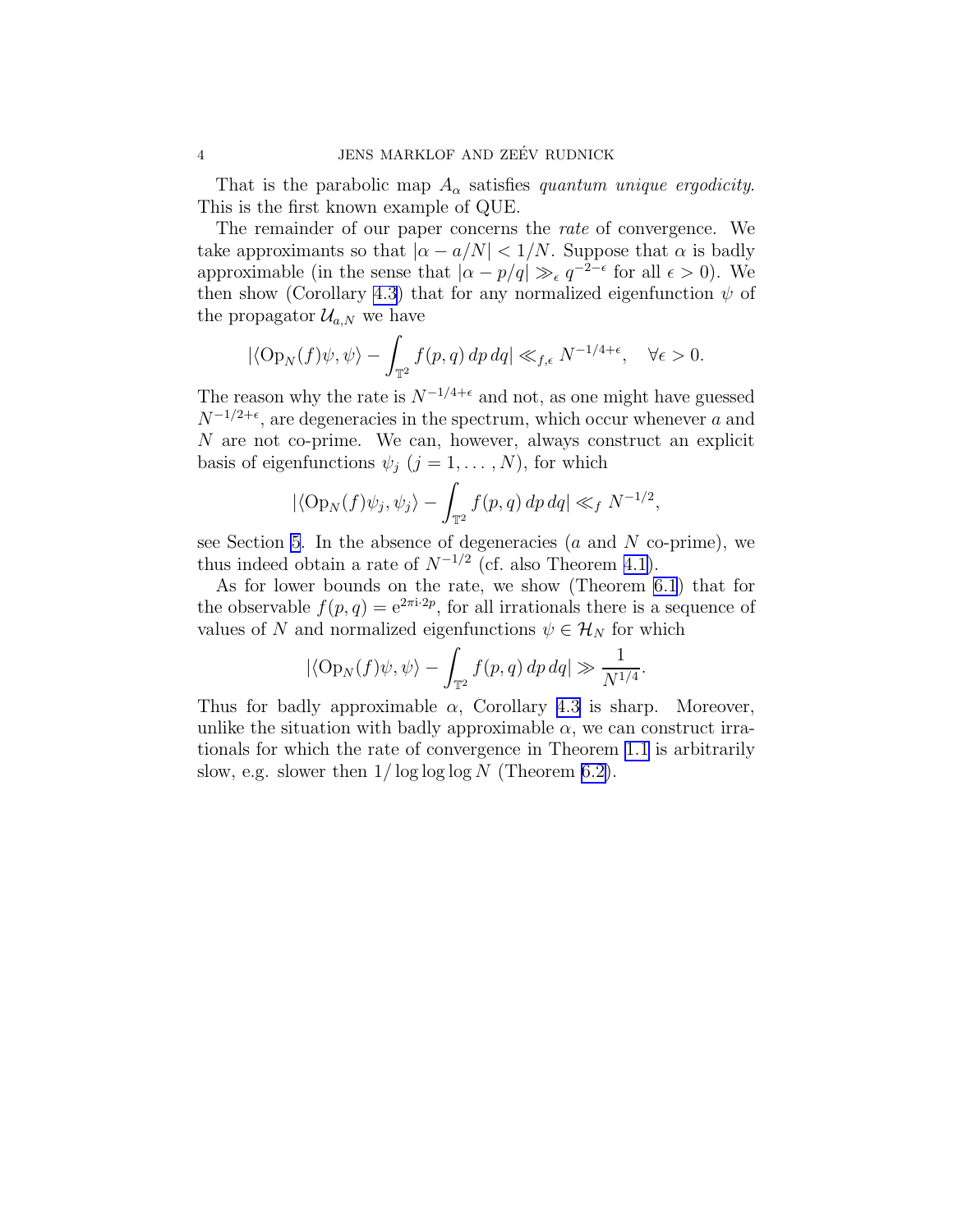# 2. QUANTUM MECHANICS ON  $\mathbb{T}^2$

2.1. Notation. We write  $e(x) = e^{2\pi ix}$  and  $e_N(x) = e^{\frac{2\pi i}{N}x}$ .  $\mathbb{Z}_N$  denotes the residue class ring  $\mathbb{Z}/N\mathbb{Z}$ .  $A \ll_{\epsilon} B$  and  $A = O_{\epsilon}(B)$  both mean that there is a positive constant c depending only on  $\epsilon$ , such that  $|A| \leq c|B|$ .

2.2. The Hilbert space of states. To recall the basics of quantum mechanics on the compact phase-space  $\mathbb{T}^2$  [[7, 4, 5\]](#page-28-0), we begin by describing the Hilbert space of states of such a system. The guiding rule is Heisenberg's uncertainty principle, which asserts that simultaneous measurements of momentum  $p$  and position  $q$  of a quantum particle are ambiguous within Planck cells of volume h (Planck's constant). Hence if the phase space volume  $V$  is finite, the dimension  $N$  of the Hilbert space  $\mathcal{H}_N$  describing the state of the quantum particle has to be finite as well, and is precisely given by  $N = V/h$ .

In the case of the torus  $\mathbb{T}^2$ , we take state vectors to be distributions on the line which are periodic in both momentum and position representations:  $\psi(q+1) = \psi(q)$ ,  $[\mathcal{F}_h \psi](p+1) = [\mathcal{F}_h \psi](p)$ , where  $[\mathcal{F}_h \psi](p) = h^{-1/2} \int \psi(q) e(-pq/h) dq$ . The space of such distributions is finite dimensional, of dimension precisely  $N = 1/h$ , and consists of periodic point-masses at the coordinates  $q = Q/N$ ,  $Q \in \mathbb{Z}$ .

We may then identify  $\mathcal{H}_N$  with the N-dimensional vector space  $L^2(\mathbb{Z}_N)$ , with the inner product  $\langle \cdot, \cdot \rangle$  defined by

(2.1) 
$$
\langle \phi, \psi \rangle = \frac{1}{N} \sum_{Q \bmod N} \phi(Q) \overline{\psi}(Q),
$$

This inner product induces a norm  $\|\cdot\|$  on the space of operators on  $\mathcal{H}_N$ , that is on the space of  $N \times N$  matrices.

The Fourier transform  $\mathcal{F}_N$  may now be defined as the unitary map

(2.2) 
$$
\widehat{\psi}(P) = [\mathcal{F}_N \psi](P) = N^{-\frac{1}{2}} \sum_{Q \bmod N} \psi(Q) e_N(-QP),
$$

its inverse  $\mathcal{F}_N^{-1}$  is then clearly given by

(2.3) 
$$
\psi(Q) = [\mathcal{F}_N^{-1} \hat{\psi}](Q) = N^{-\frac{1}{2}} \sum_{P \bmod N} \hat{\psi}(P) e_N(PQ).
$$

2.3. Translation operators. A central role will be played by the translation operators

$$
[t_1\psi](Q) = \psi(Q+1)
$$

and

$$
[t_2\psi](Q) = e_N(Q)\,\psi(Q),
$$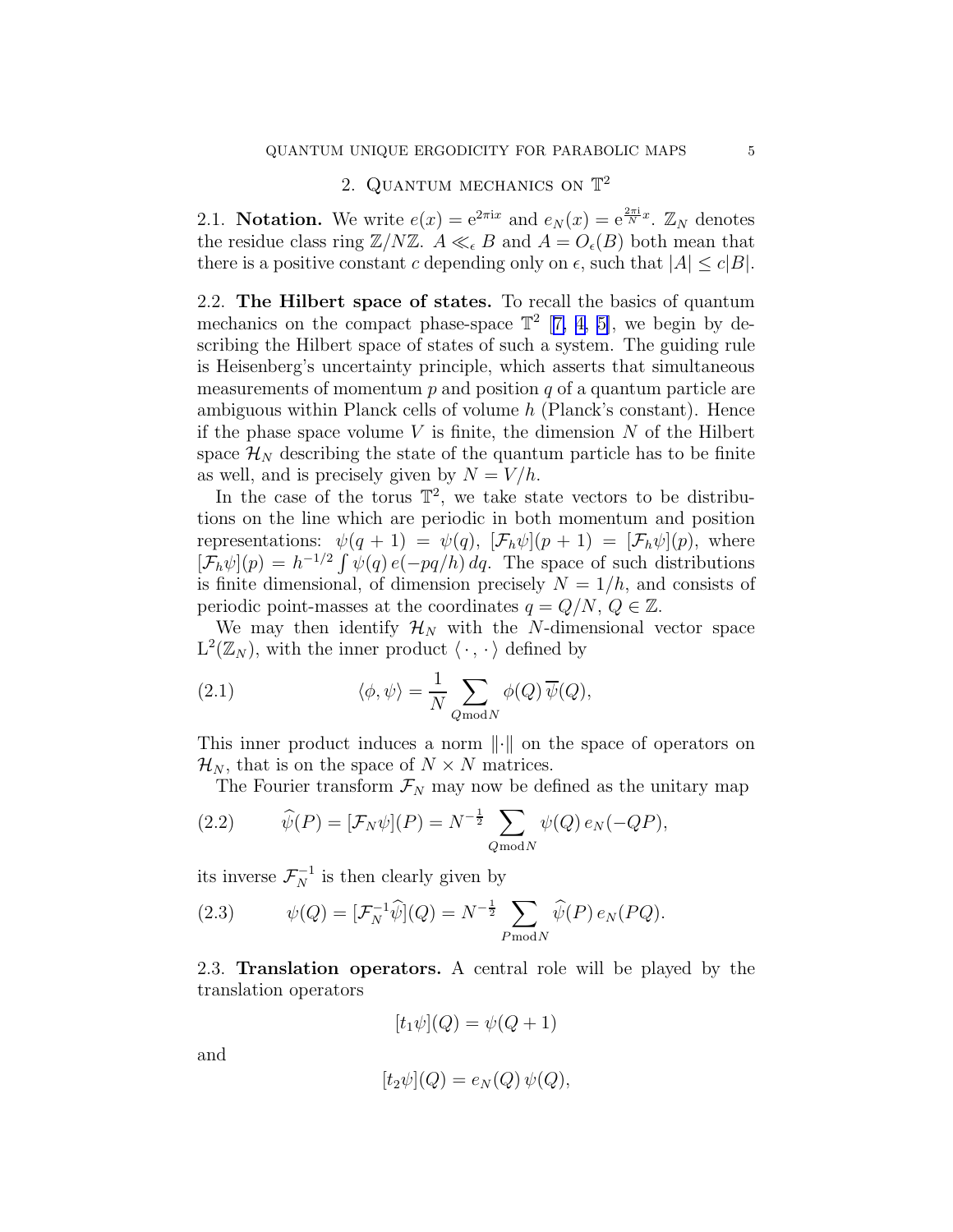<span id="page-5-0"></span>which may be viewed as the analogues of differentiation and multiplication (respectively) operators in usual Fourier analysis on  $\mathbb{R}^n$ . In fact in terms of the usual translation operators on the line  $\hat{q}\psi(q) = q\psi(q)$  and  $\hat{p}\psi(q) = \frac{h}{2\pi\mathrm{i}}$  $\frac{d}{dq}\psi(q)$ , they are given by  $t_1 = e(\hat{p})$ ,  $t_2 = e(\hat{q})$ . Heisenberg's commutation relations read in this context

(2.4) 
$$
t_1^at_2^b = t_2^bt_1^ae_N(ab) \qquad \forall a, b \in \mathbb{Z}.
$$

The Fourier conjugates of  $t_1$  and  $t_2$  are

$$
\mathcal{F}_N t_1 \mathcal{F}_N^{-1} = t_2
$$

and

$$
\mathcal{F}_N t_2 \mathcal{F}_N^{-1} = t_1^{-1}.
$$

2.4. **Observables.** For  $n = (n_1, n_2) \in \mathbb{Z}^2$  put

$$
T_N(n) = e_N(\frac{n_1 n_2}{2}) t_2^{n_2} t_1^{n_1}.
$$

Then

$$
T_N(m) T_N(n) = e_N(\frac{\omega(m, n)}{2}) T_N(m + n)
$$

with the symplectic form

$$
\omega(m,n)=m_1n_2-m_2n_1.
$$

For any smooth function  $f \in C^{\infty}(\mathbb{T}^2)$  on our phase space  $\mathbb{T}^2$ , define a *quantum observable*

$$
Op_N(f) = \sum_{n \in \mathbb{Z}^2} \widehat{f}(n) T_N(n)
$$

where  $\widehat{f}(n)$  are the Fourier coefficients of f. The observable  $Op_N(f)$  is also called the *Weyl quantization of* f.

We have  $Op_N(f)^* = Op_N(\bar{f})$  and hence  $Op_N(f)$  is self-adjoint for real-valued  $f$ .

The connection of these quantum observables with the "classical" translations of the torus

$$
S_1^{\alpha} : \begin{pmatrix} p \\ q \end{pmatrix} \mapsto \begin{pmatrix} p + \alpha \\ q \end{pmatrix}, \qquad S_2^{\alpha} : \begin{pmatrix} p \\ q \end{pmatrix} \mapsto \begin{pmatrix} p \\ q + \alpha \end{pmatrix},
$$

is explained in the following lemma.

**Lemma 2.1.** *For every*  $f \in C^{\infty}(\mathbb{T}^2)$ ,  $a \in \mathbb{Z}$ , we have (i)

$$
t_1^a \operatorname{Op}_N(f) t_1^{-a} = \operatorname{Op}_N(f \circ S_2^{a/N}),
$$
  

$$
t_2^a \operatorname{Op}_N(f) t_2^{-a} = \operatorname{Op}_N(f \circ S_1^{-a/N}),
$$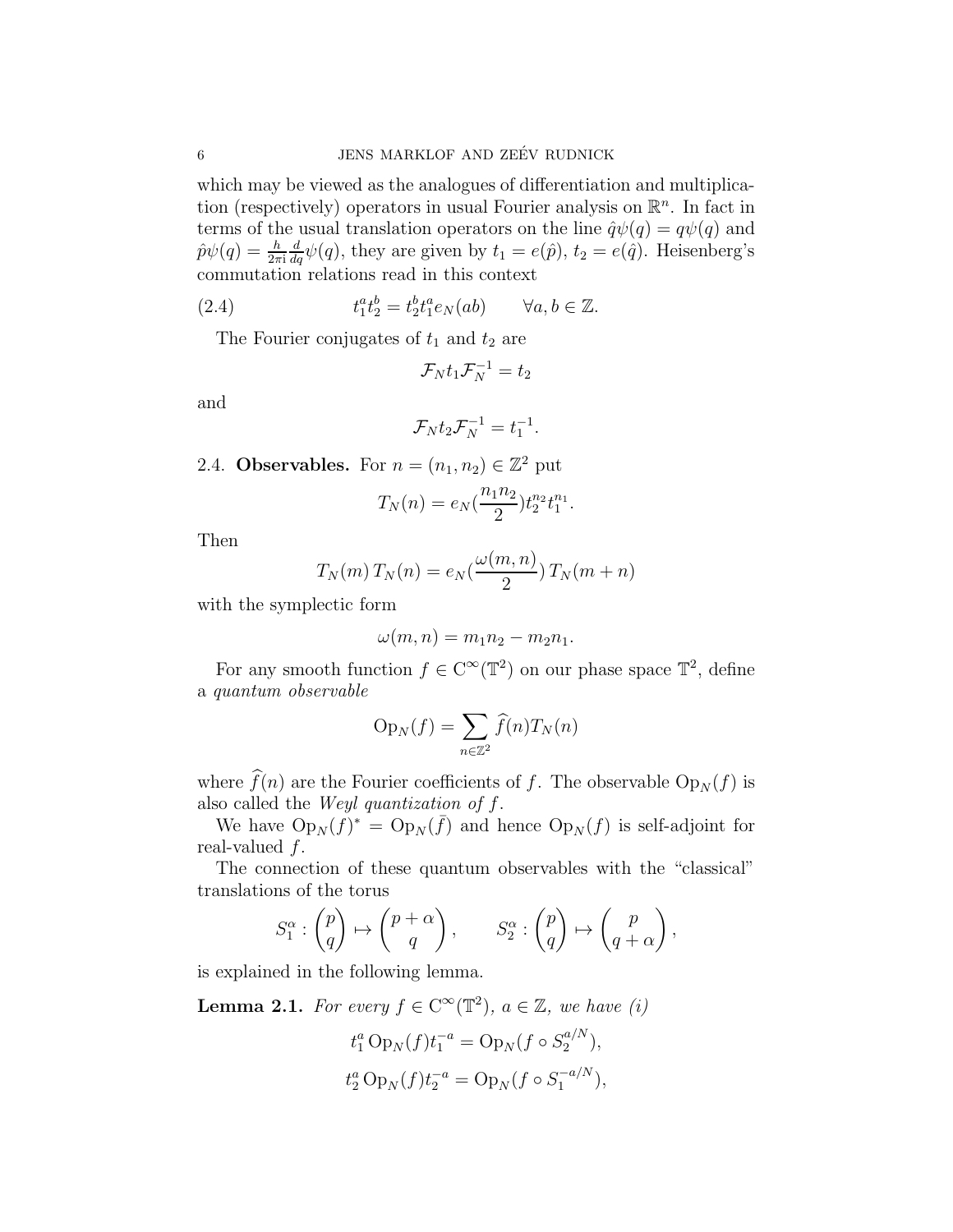<span id="page-6-0"></span>*and (ii) for all*  $\alpha \in \mathbb{R}$ *,* 

$$
||t_1^a Op_N(f)t_1^{-a} - Op_N(f \circ S_2^{\alpha})|| \ll_f |\alpha - \frac{a}{N}|,
$$
  

$$
||t_2^a Op_N(f)t_2^{-a} - Op_N(f \circ S_1^{-\alpha})|| \ll_f |\alpha - \frac{a}{N}|.
$$

*Proof.* With the commutation relations [\(2.4](#page-5-0)) we find

$$
t_1^a \, \text{Op}_N(f) t_1^{-a} = \sum_n \widehat{f}(n) e_N(an_2) T_N(n).
$$

On the other hand,

$$
Op_N(f \circ S_2^{\alpha}) = \sum_n \widehat{f}(n)e(\alpha n_2)T_N(n),
$$

and the bound

$$
|e(\alpha n_2) - e(\frac{a}{N}n_2)| \le |2\pi n_2| |\alpha - \frac{a}{N}|
$$

concludes the proof of the statements concerning  $t_1$ . The results for  $t_2$ follow accordingly.  $\Box$ 

2.5. Friedrichs symmetrization. Let  $h \in \mathcal{S}(\mathbb{R}^2)$  be an even, realvalued Schwartz function normalized such that

$$
\int_{\mathbb{R}^2} h(x)^2 dx = 1.
$$

The kernel

$$
K_N(x, x') = N^{\frac{1}{2}} \sum_{m \in \mathbb{Z}^2} h(N^{\frac{1}{2}}(x - x' + m))
$$

is now used to define an alternative quantization (a variant of the "anti-Wick quantization")

$$
\widetilde{\mathrm{Op}}_N(f): \mathrm{L}^2(\mathbb{Z}_N) \to \mathrm{L}^2(\mathbb{Z}_N)
$$

of the observable  $f \in C^{\infty}(\mathbb{T}^2)$ , by setting

$$
\widetilde{\mathrm{Op}}_N(f) = \frac{1}{C_N} \int_{\mathbb{T}^2} \left[ \mathrm{Op}_N(K_N(\,\cdot\,,x)) \right]^2 f(x) \, dx.
$$

The normalization constant

$$
C_N = \sum_{n \in \mathbb{Z}^2} \int_{\mathbb{R}^2} h(x) h(x + N^{\frac{1}{2}}n) dx
$$

is chosen such that

$$
\widetilde{\mathrm{Op}}_N(1) = \mathrm{id}_N \, .
$$

Asymptotically,

$$
C_N = 1 + O_R(N^{-R}), \quad \text{any } R.
$$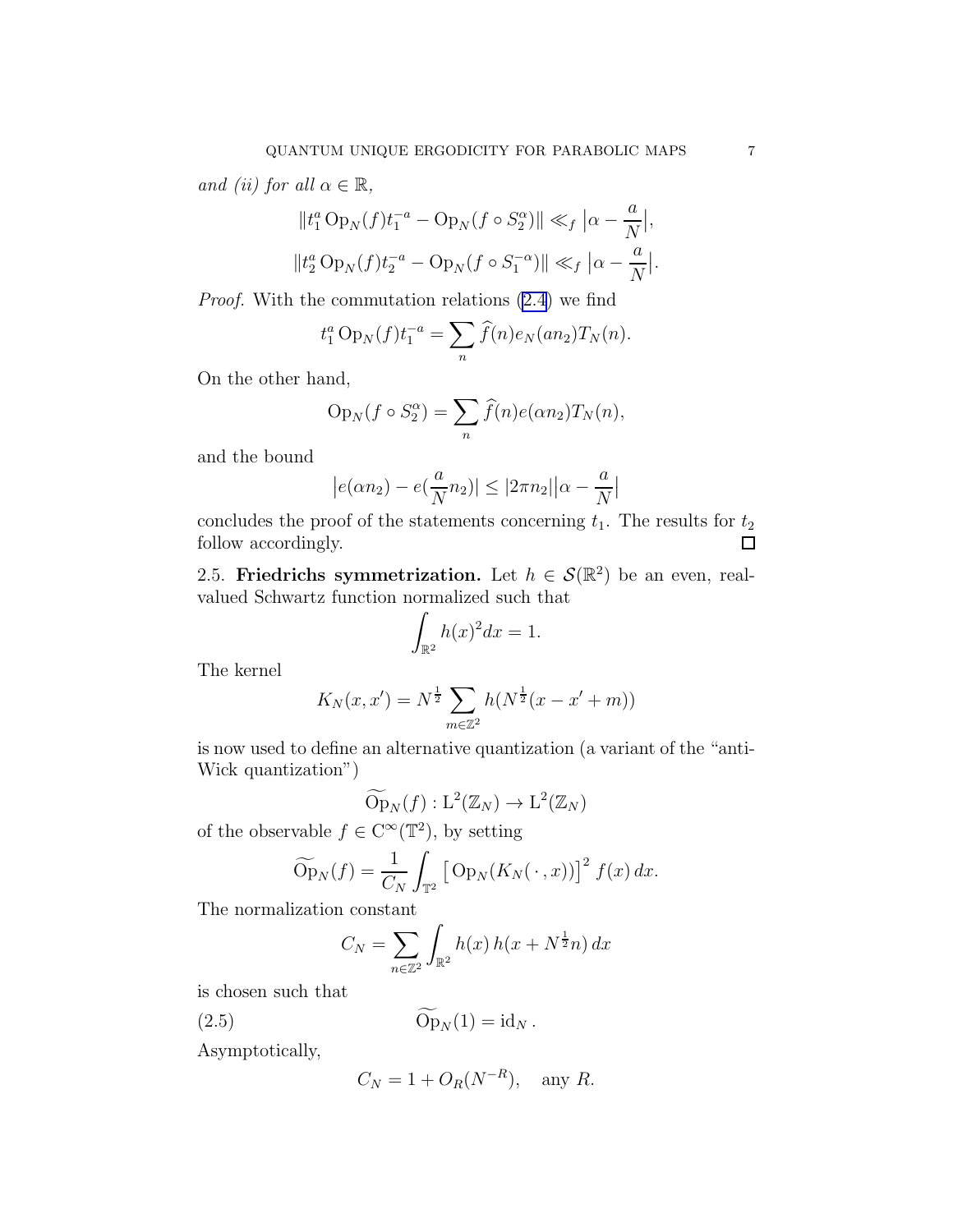The main feature of this quantization is *positivity*: If  $f \geq 0$  then

(2.6) 
$$
\langle \mathcal{O}_{P_N}(f)\psi,\psi\rangle\geq 0,
$$

since

$$
\langle \widetilde{\mathrm{Op}}_N(f)\psi,\psi\rangle = \frac{1}{C_N}\int_{\mathbb{T}^2} \|\mathrm{Op}_N(K_N(\,\cdot\,,x))\psi\|_2^2 f(x) dx,
$$

which is clearly non-negative. Hence

$$
\mu_{N,\psi}: f \mapsto \langle \widetilde{\mathrm{Op}}_N(f) \psi, \psi \rangle
$$

defines a measure on  $C^{\infty}(\mathbb{T}^2)$ , with total mass  $\|\psi\|_2^2$ .

This "positive" quantization differs from the Weyl quantization at most by terms of order  $1/N$ , as stated in the following proposition.

**Proposition 2.2.** For every  $f \in C^{\infty}(\mathbb{T}^2)$  we have

$$
\|\operatorname{Op}_N(f)-\widetilde{\operatorname{Op}}_N(f)\| \ll_f \frac{1}{N}.
$$

*Proof.* By the Poisson summation formula, our kernel  $K_N$  can be reexpressed in the form

$$
K_N(x, x') = \frac{1}{N^{\frac{1}{2}}} \sum_{m \in \mathbb{Z}^2} \widehat{h}(\frac{m}{N^{\frac{1}{2}}}) e(m(x - x')),
$$

where  $\hat{h}$  is the Fourier transform of h. Then, by definition,

$$
Op_N(K_N(\,\cdot\,,x)) = \frac{1}{N^{\frac{1}{2}}} \sum_{m \in \mathbb{Z}^2} \widehat{h}(\frac{m}{N^{\frac{1}{2}}}) e(-mx) T_N(m)
$$

and

$$
\left[\text{Op}_N(K_N(\,\cdot\,,x))\right]^2 = \frac{1}{N} \sum_{m,n \in \mathbb{Z}^2} \widehat{h}(\frac{m}{N^{\frac{1}{2}}}) \widehat{h}(\frac{n}{N^{\frac{1}{2}}}) \times \\ \times e(-(m+n)x) e_N(\frac{\omega(m,n)}{2}) T_N(m+n).
$$

With this, we find

$$
\widetilde{Op}_N(f) = \frac{1}{NC_N} \sum_{k,m \in \mathbb{Z}^2} \widehat{f}(k) \widehat{h}(\frac{m}{N^{\frac{1}{2}}}) \widehat{h}(\frac{k-m}{N^{\frac{1}{2}}}) e_N(\frac{\omega(m,k)}{2}) T_N(k)
$$

$$
= \sum_{k \in \mathbb{Z}^2} \widehat{f}(k) G_N(\frac{k}{N^{\frac{1}{2}}}) T_N(k)
$$

with

$$
G_N(t) = \frac{1}{NC_N} \sum_{m \in \mathbb{Z}^2} \widehat{h}(\frac{m}{N^{\frac{1}{2}}}) \widehat{h}(t - \frac{m}{N^{\frac{1}{2}}}) e(\frac{1}{2}\omega(\frac{m}{N^{\frac{1}{2}}}, t)).
$$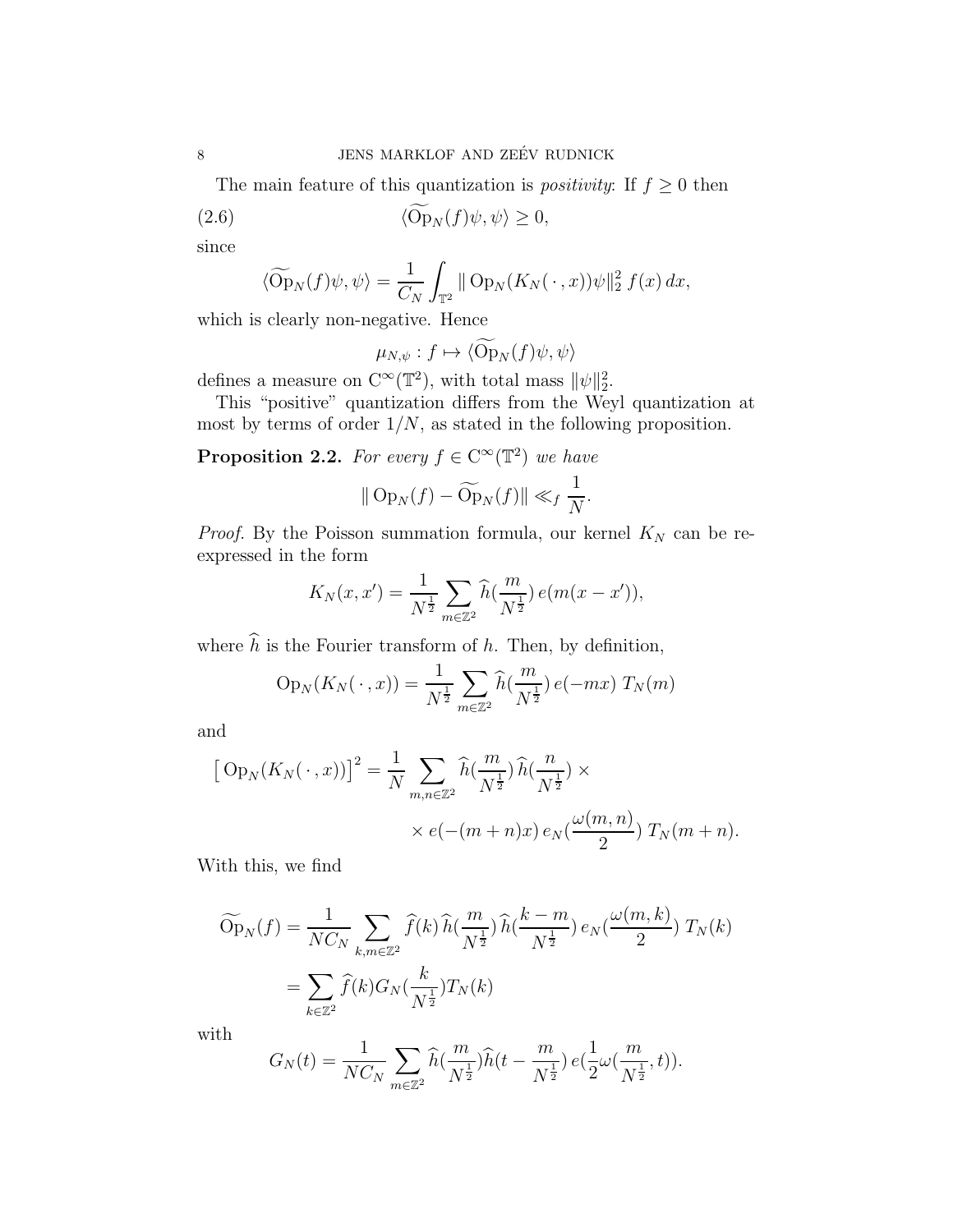Therefore

$$
\widetilde{\mathrm{Op}}_N(f) - \mathrm{Op}_N(f) = \sum_{k \in \mathbb{Z}^2} \widehat{f}(k) \left( G_N(\frac{k}{N^{\frac{1}{2}}}) - 1 \right) T_N(k).
$$

We have  $G_N(0) = 1$  by Poisson summation and the definition of  $C_N$ . It is easy to see that  $G_N$  and its derivatives are bounded uniformly in N by rapidly decreasing functions of t. Moreover,  $G_N(-t) = G_N(t)$  is *even* as is easy to see using h is even and the bilinearity of  $\omega$ . Thus expanding  $G_N(t)$  in a Taylor series at  $t = 0$  and noting that since  $G_N$ is even, the first order terms are missing, we find that for  $|t| \ll 1$ ,

$$
G_N(t) = G_N(0) + O(|t|^2) = 1 + O(|t|^2).
$$

Therefore since the Fourier coefficients  $f(k)$  are rapidly decreasing,

$$
\|\widetilde{Op}_N(f) - Op_N(f)\| \ll \sum_{k \in \mathbb{Z}^2} |\widehat{f}(k)||G_N(\frac{k}{N^{\frac{1}{2}}}) - 1|
$$
  

$$
\ll \sum_{|k| \le N^{1/10}} |\widehat{f}(k)| \frac{|k|^2}{N} + \sum_{|k| > N^{1/10}} |\widehat{f}(k)|
$$
  

$$
\ll_f \frac{1}{N} + \frac{1}{N^R} \ll \frac{1}{N},
$$

and the Proposition follows.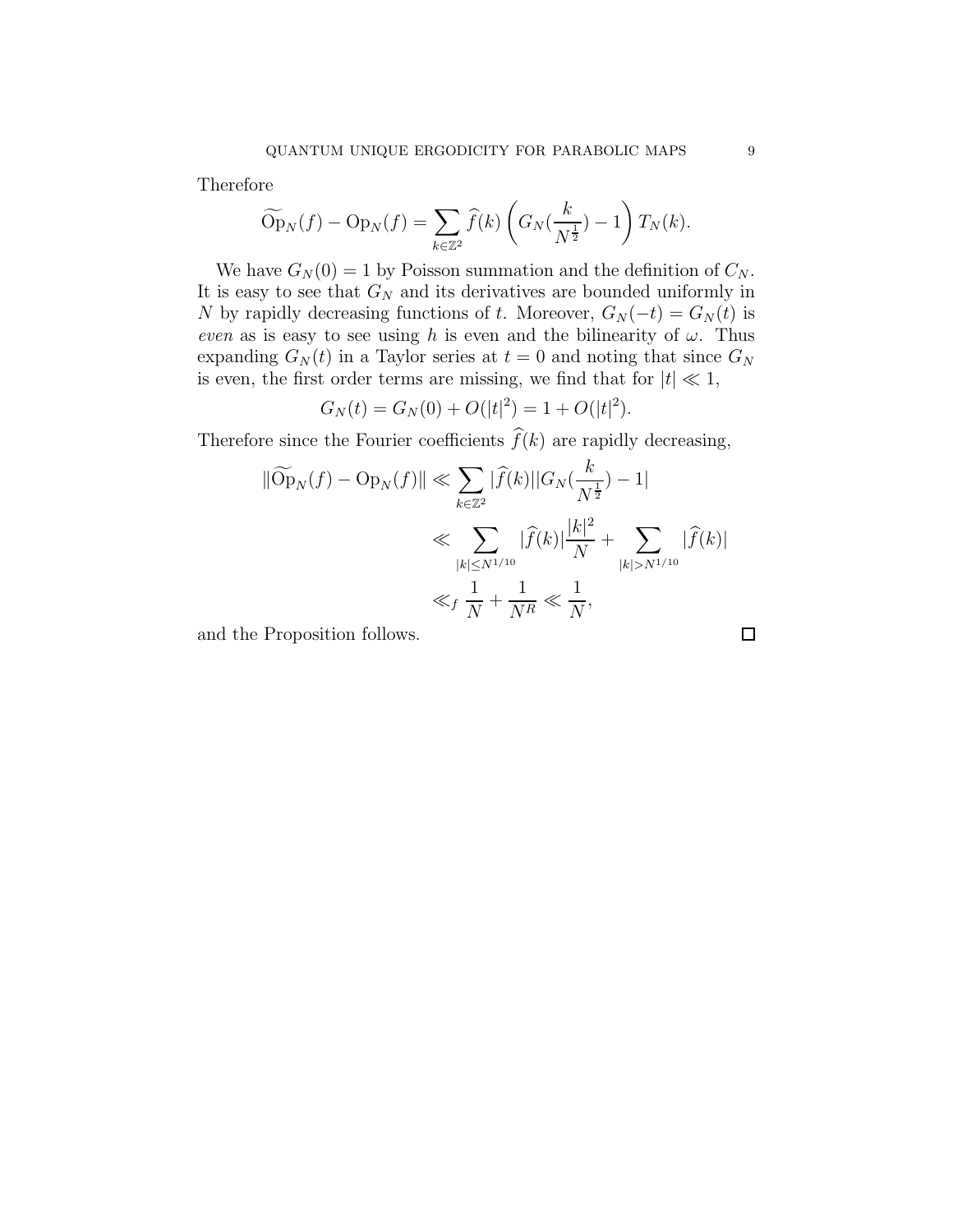### 3. Quantizing skew translations

<span id="page-9-0"></span>In this section we define a quantization  $\mathcal{U}_{a,N}: \mathbb{L}^2(\mathbb{Z}_N) \to \mathbb{L}^2(\mathbb{Z}_N)$  for the skew translation of the torus

$$
A_{\alpha}: \begin{pmatrix} p \\ q \end{pmatrix} \mapsto \begin{pmatrix} p + \alpha \\ q + 2p \end{pmatrix}.
$$

We define the quantization in the momentum representation, that is  $\mathcal{U}_{a,N} = \mathcal{F}_N^{-1} \mathcal{V}_{a,N} \mathcal{F}_N$ , by choosing an approximation  $a/N$  to  $\alpha$ , with

$$
(3.1)\t\t\t | \alpha - \frac{a}{N} | < \frac{1}{N}
$$

and then setting

$$
[\mathcal{V}_{a,N}\psi](P) := e_N(-(P-a)^2)\,\psi(P-a).
$$

The relation between the quantized map and the classical map  $A_{\alpha}$ is given by

**Theorem 3.1** (Egorov's Theorem for  $A_{\alpha}$ ). *If*  $|\alpha - a/N| < 1/N$  *then for every*  $f \in C^{\infty}(\mathbb{T}^2)$  *we have* 

$$
\left\|\mathcal{U}_{a,N}^{-1}\operatorname{Op}_N(f)\mathcal{U}_{a,N}-\operatorname{Op}_N(f\circ A_\alpha)\right\|\ll_f\frac{1}{N}.
$$

This is an immediate conclusion of the following Proposition together with the choice  $(3.1)$ :

**Proposition 3.2.** For every  $f \in C^{\infty}(\mathbb{T}^2)$  we have (i)

(3.2) 
$$
U_{a,N}^{-1} \text{ Op}_N(f) U_{a,N} = \text{Op}_N(f \circ A_{a/N}),
$$

*and (ii) for all*  $\alpha \in \mathbb{R}$ ,

$$
\left\|\mathcal{U}_{a,N}^{-1} \operatorname{Op}_N(f) \mathcal{U}_{a,N} - \operatorname{Op}_N(f \circ A_\alpha)\right\| \ll_f |\alpha - \frac{a}{N}|.
$$

*Proof.* We have to show that

$$
\mathcal{V}_{a,N}^{-1} \widehat{\mathrm{Op}}_N(f) \mathcal{V}_{a,N} = \widehat{\mathrm{Op}}_N(f \circ A_{a/N}),
$$

and that for real  $\alpha$ ,

$$
\left\| \mathcal{V}_{a,N}^{-1} \widehat{\mathrm{Op}}_N(f) \mathcal{V}_{a,N} - \widehat{\mathrm{Op}}_N(f \circ A_\alpha) \right\| \ll_f \left| \alpha - \frac{a}{N} \right|
$$

where

$$
\widehat{\mathrm{Op}}_N(f) = \mathcal{F}_N \, \mathrm{Op}_N(f) \mathcal{F}_N^{-1}.
$$

Note that we can write

$$
\mathcal{V}_{a,N} = t_1^{-a} \mathcal{V}_{0,N}, \qquad A_{\alpha} = S_1^{\alpha} \circ A_0.
$$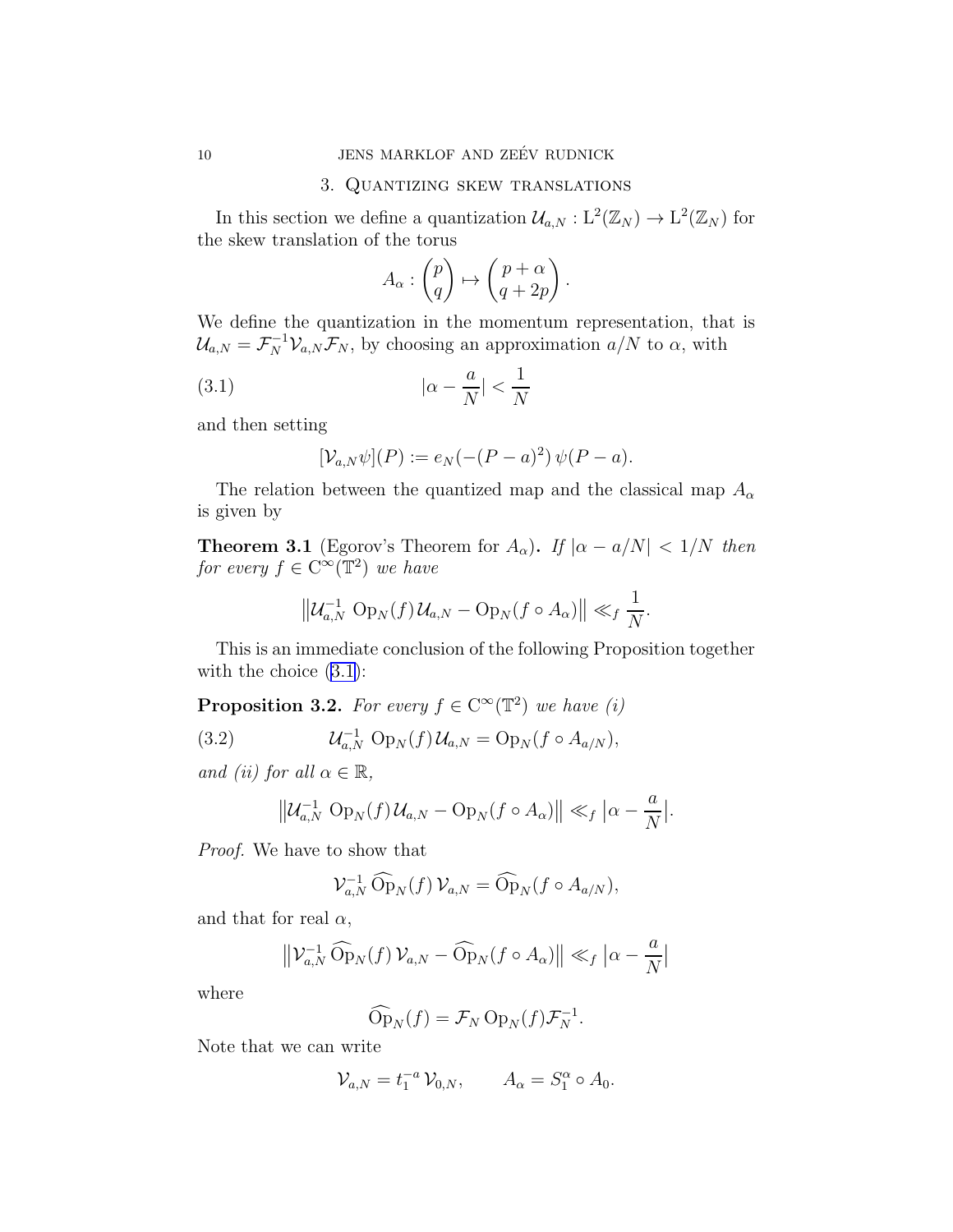Since

$$
\mathcal{V}_{a,N}^{-1} \widehat{\mathrm{Op}}_N(f) \mathcal{V}_{a,N} = \mathcal{V}_{0,N}^{-1} t_1^a \mathcal{F}_N \mathrm{Op}_N(f) \mathcal{F}_N^{-1} t_1^{-a} \mathcal{V}_{0,N} \n= \mathcal{V}_{0,N}^{-1} \mathcal{F}_N t_2^{-a} \mathrm{Op}_N(f) t_2^a \mathcal{F}_N^{-1} \mathcal{V}_{0,N},
$$

we find, by virtue of Lemma [2.1](#page-5-0),

$$
\mathcal{V}_{a,N}^{-1} \widehat{\mathrm{Op}}_N(f) \mathcal{V}_{a,N} = \mathcal{V}_{0,N}^{-1} \widehat{\mathrm{Op}}_N(f \circ S_1^{a/N}) \mathcal{V}_{0,N},
$$

and

$$
\left\|\mathcal{V}_{a,N}^{-1}\widehat{\mathrm{Op}}_N(f)\,\mathcal{V}_{a,N}-\mathcal{V}_{0,N}^{-1}\,\widehat{\mathrm{Op}}_N(f\circ S_1^{\alpha})\,\mathcal{V}_{0,N}\right\|\ll_f\left|\alpha-\frac{a}{N}\right|,
$$

respectively. It thus remains to be checked that

$$
\mathcal{V}_{0,N}^{-1} \widehat{\mathrm{Op}}_N(f) \mathcal{V}_{0,N} = \widehat{\mathrm{Op}}_N(f \circ A_0).
$$

To this end, note first that

$$
\widehat{\mathrm{Op}}_N(f) = \sum_n \widehat{f}(n) e_N(\frac{n_1 n_2}{2}) t_1^{-n_2} t_2^{n_1}.
$$

Second, let us show that

(3.3) 
$$
\mathcal{V}_{0,N}^{-1} t_1^{-n_2} t_2^{n_1} \mathcal{V}_{0,N} = e_N(n_2^2) t_1^{-n_2} t_2^{n_1+2n_2}
$$

holds:

$$
\begin{split} [\mathcal{V}_{0,N}^{-1} \, t_1^{-n_2} t_2^{n_1} \, \mathcal{V}_{0,N} \psi](P) \\ &= e_N(P^2) [t_2^{n_1} \, \mathcal{V}_{0,N}] \psi(P - n_2) \\ &= e_N(P^2 + n_1(P - n_2) - (P - n_2)^2) \psi(P - n_2) \\ &= e_N(n_2^2) e_N \big( (n_1 + 2n_2)(P - n_2) \big) \psi(P - n_2) \\ &= e_N(n_2^2) [t_2^{n_1 + 2n_2} \psi](P - n_2) \\ &= e_N(n_2^2) [t_1^{-n_2} t_2^{n_1 + 2n_2} \psi](P). \end{split}
$$

The commutation relations (3.3) now lead to

$$
\mathcal{V}_{0,N}^{-1} \widehat{\mathrm{Op}}_N(f) \,\mathcal{V}_{0,N} = \sum_n \widehat{f}(n_1 - 2n_2, n_2) e_N(\frac{n_1 n_2}{2}) t_1^{-n_2} t_2^{n_1}.
$$

The Fourier coefficients of  $f \circ A_0$  are, however, exactly  $\widehat{f}(n_1 - 2n_2, n_2)$ , and our proof is complete. and our proof is complete.

*Remark* 3.1*.* There are other quantization schemes of skew translations in the literature[[3](#page-28-0), [2\]](#page-28-0). However, they do not satisfy Theorem [3.1](#page-9-0) and so their relevance to the classical dynamics is unclear.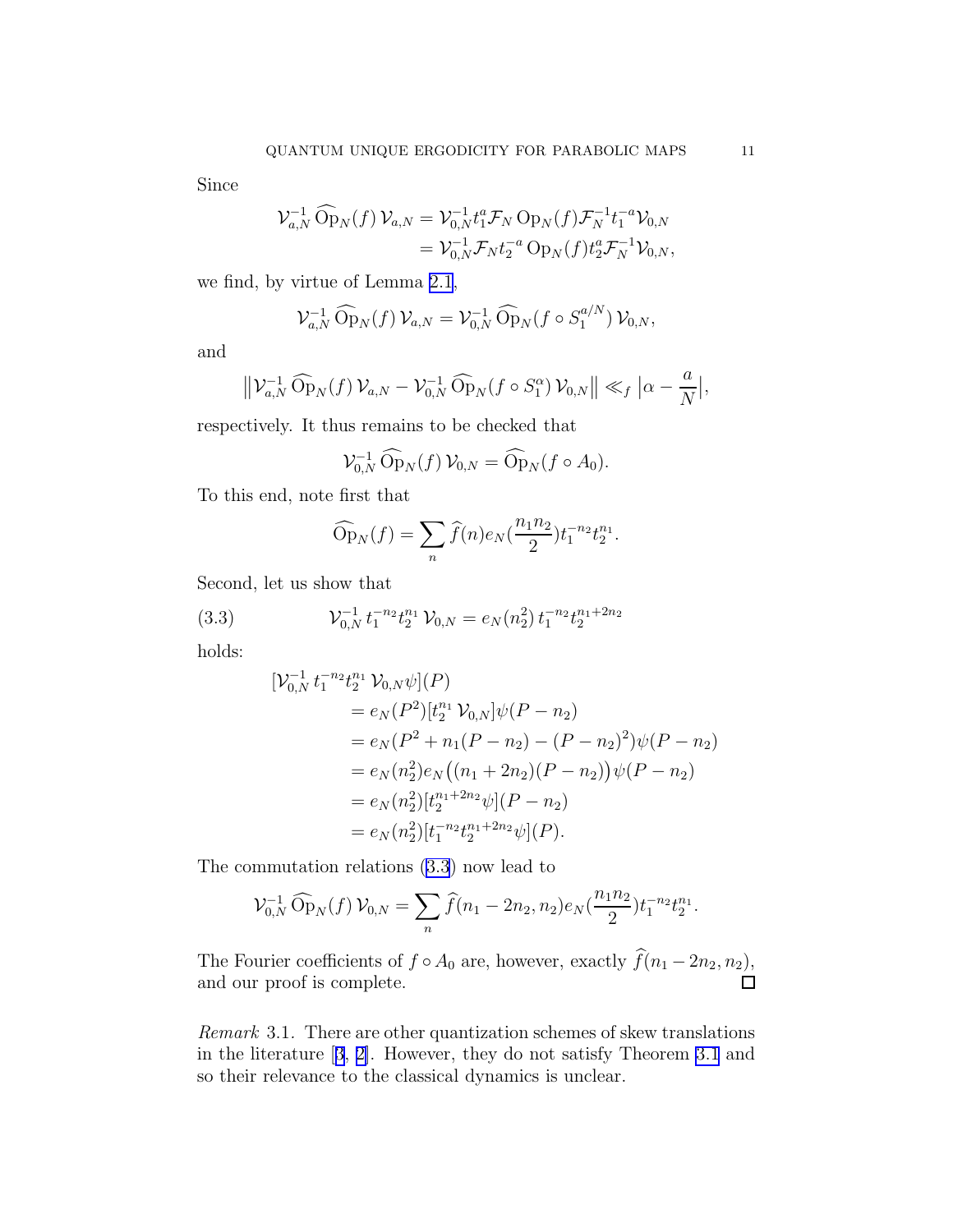3.1. **Proof of Theorem [1.1.](#page-2-0)** For each  $N$ , choose an approximant  $a/N$  with  $|\alpha - a/N| \to 0$ , and a normalized eigenfunction  $\psi \in \mathcal{H}_N$  of  $\mathcal{U}_{a,N}$ . Using the results of Section [2.5](#page-6-0), we get a sequence of *probability measures*  $\mu_{N,\psi}(f) = \langle \widetilde{\mathrm{Op}}_N(f)\psi,\psi\rangle$ . Since they differ from the distributions  $f \mapsto \langle \text{Op}_N(f)\psi, \psi \rangle$  by terms which vanish as  $N \to \infty$ , it suffices to show that  $\mu_{N,\psi}$  converge to Lebesgue measure  $\lambda : f \mapsto \int_{\mathbb{T}^2} f$ .

To see this, note that the space of probability measures on  $\mathbb{T}^2$  is compact, and hence any sequence of probability measures has a convergent subsequence. Thus the sequence  $\mu_{N,\psi}$  has a limit point, which is a probability measure. Any such limit point  $\nu$  is then invariant under the map  $A_{\alpha}$  by Egorov's theorem (Theorem [3.1](#page-9-0)). For irrational  $\alpha$ , the map  $A_{\alpha}$ is uniquely ergodic which forces  $\nu = \lambda$ . Thus Lebesgue measure  $\lambda$  is the unique accumulation point of our sequence. This forces  $\mu_{N,\psi} \to \lambda$ , otherwise there would be a neighborhood of  $\lambda$  which excludes infinitely many  $\mu_{N,\psi}$ . But then these latter would have to contain a convergent subsequence whose limit would not be  $\lambda$  — a contradiction.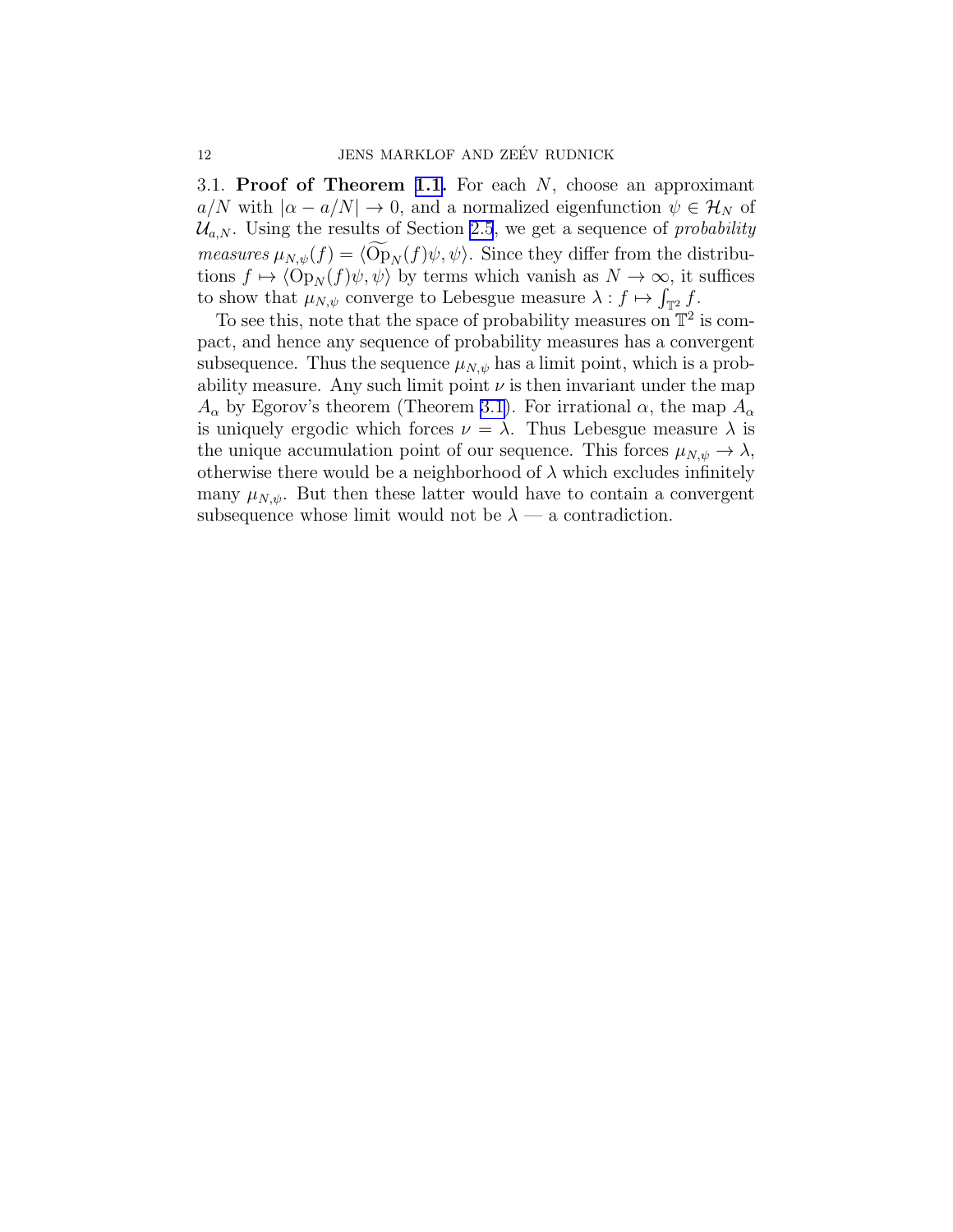### <span id="page-12-0"></span>4. Upper bounds for the rate of quantum unique **ERGODICITY**

Besides the convergence result of Theorem [1.1](#page-2-0), we can also give a bound for the rate of convergence. To do this, we will always assume that we pick approximants such that  $|\alpha - a/N| < 1/N$ . Our first result is

**Theorem 4.1.** *If*  $\alpha$  *is irrational then for all*  $f \in C^{\infty}(\mathbb{T}^2)$ *, and any normalized eigenfunction*  $\psi \in L^2(\mathbb{Z}_N)$  *of the propagator*  $\mathcal{U}_{a,N}$ *,* 

$$
\langle \operatorname{Op}_N(f)\psi,\psi\rangle = \int_{\mathbb{T}^2} f(p,q) \, dp \, dq + O_f(\frac{1}{M^{1/2}}), \quad N \to \infty,
$$

*where*  $M = N/\text{gcd}(a, N)$ *.* 

To see that this has content, we note

**Lemma 4.2.** *Suppose we take approximations*  $a/N$  *to*  $\alpha$  *with*  $\frac{a}{N} \to \alpha$  $as N \to \infty$ *. If*  $\alpha$  *is irrational then*  $N/gcd(a, N) \to \infty$  *as*  $N \to \infty$ *.* 

Indeed, write  $D = \gcd(a, N)$ ,  $M = N/D$ ,  $b = a/D$ . If  $\alpha$  is irrational then  $c_M := \min\{|\alpha - \frac{k}{m}\}|$  $\frac{k}{m}|: m \le M$  > 0, and so  $|\alpha - \frac{a}{N}|$  $\frac{a}{N}$ | =  $\alpha - \frac{b}{M}$  $\frac{1}{M}$ |  $\leq$  $c_M > 0$ . Thus if M is bounded then  $c_M$  is bounded away from zero, contradicting  $\frac{a}{N} \to \alpha$ .

We say that an irrational  $\alpha$  is *badly approximable* if

$$
|\alpha-\frac{a}{n}|\gg_\epsilon \frac{1}{n^{2+\epsilon}},\quad \forall \epsilon>0.
$$

In that case, we can say something stronger then just that  $M \to \infty$  as  $N \to \infty$ . In fact we have  $M \gg_{\epsilon} N^{1/2-\epsilon}$  since

$$
\frac{1}{N} > |\alpha - \frac{a}{N}| = |\alpha - \frac{b}{M}| \gg_{\epsilon} \frac{1}{M^{2+\epsilon}}.
$$

We thus find:

**Corollary 4.3.** *If*  $\alpha$  *is badly approximable then for any normalized eigenfunction*  $\psi$  *of the propagator*  $\mathcal{U}_{a,N}$  *we have* 

$$
\langle \operatorname{Op}_N(f)\psi,\psi\rangle-\int_{\mathbb{T}^2}f(p,q)\,dp\,dq\ll_{f,\epsilon} N^{-1/4+\epsilon}\quad\text{for all }\epsilon>0.
$$

4.1. Proof of Theorem 4.1. The idea of the proof of Theorem 4.1 is to use the fact that for an eigenfunction  $\psi$  of  $\mathcal{U}_{a,N}$ , we have  $\langle \operatorname{Op}_N(f)\psi, \psi \rangle =$  $\langle \text{Op}_N(f^T)\psi,\psi\rangle$ , where  $f^T := \frac{1}{T}\sum_{t=1}^T f \circ A_{a/N}^t$  is the ergodic average of f. Taking  $T = N$  we show directly that for *any*  $\psi \in \mathcal{H}_N$ , we have  $|\langle \operatorname{Op}_N (f^N) \psi, \psi \rangle - \int_{\mathbb{T}^2} f| \ll M^{-1/2}.$ 

We start the argument by taking for f the basic exponential  $e_{m,n}(p,q) :=$  $e(mp+nq).$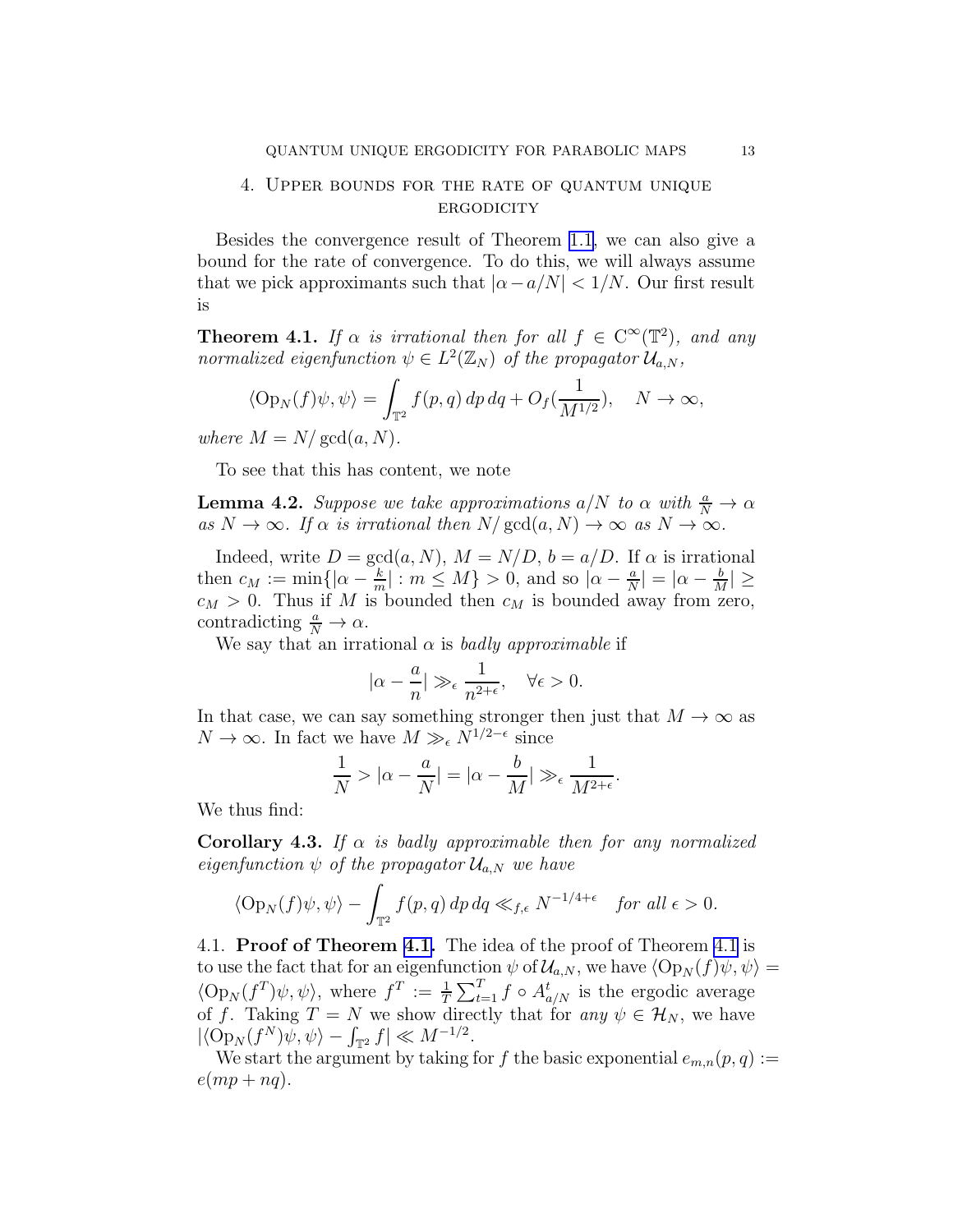**Lemma 4.4.** For any normalized  $\psi \in L^2(\mathbb{Z}_N)$ ,

(4.1)  
\n
$$
|\langle \text{Op}_N(e_{m,n}^T)\psi, \psi \rangle|^2 \le \frac{1}{T^2N} \sum_{y \text{ mod } N} |\widehat{\psi}(y)|^2 |S(\frac{an}{N}, \frac{a(m-n)+n^2+2ny}{N}; T)|^2,
$$

*where*

(4.2) 
$$
S(a, b; T) := \sum_{t=1}^{T} e(at^2 + bt).
$$

*Proof.* Iterating  $A_{\alpha}$  gives

(4.3) 
$$
A_{\alpha}^{t} \begin{pmatrix} p \\ q \end{pmatrix} = \begin{pmatrix} p + t\alpha \\ q + 2tp + t(t-1)\alpha \end{pmatrix} \bmod 1.
$$

From (4.3) we find that

(4.4) 
$$
e_{m,n} \circ A_{a/N}^t = e_N(ant^2 + a(m-n)t))e_{m+2tn,n}.
$$

Therefore

$$
e_{m,n}^T := \frac{1}{T} \sum_{t=1}^T e_{m,n} \circ A_{a/N}^t = \frac{1}{T} \sum_{t=1}^T e_N(ant^2 + a(m-n)t)) e_{m+2tn,n},
$$

and quantizing we get

(4.5) 
$$
\text{Op}_N(e_{m,n}^T) = \frac{1}{T} \sum_{t=1}^T e_N(ant^2 + (m-n)t)) T_N(m+2tn, n).
$$

In particular,  $||Op_N(e_{m,n}^T)|| \leq 1$ . From (4.5) we get

$$
Op_N(e_{m,n}^T)\psi(x) =
$$
  

$$
\frac{1}{T}\sum_{t=1}^T e_N\left(ant^2 + a(m-n)t + \frac{1}{2}(m+2tn)n + nx\right)\psi(x+m+2tn),
$$

and so

$$
\langle \operatorname{Op}_N(e_{m,n}^T)\psi,\psi\rangle = \frac{e_N(\frac{mn}{2})}{TN} \sum_{x \text{ mod } N} \overline{\psi(x)} e_N(nx)
$$

$$
\cdot \sum_{t=1}^T e_N\left(ant^2 + (a(m-n) + n^2)t\right)\psi(x+m+2tn).
$$

<span id="page-13-0"></span>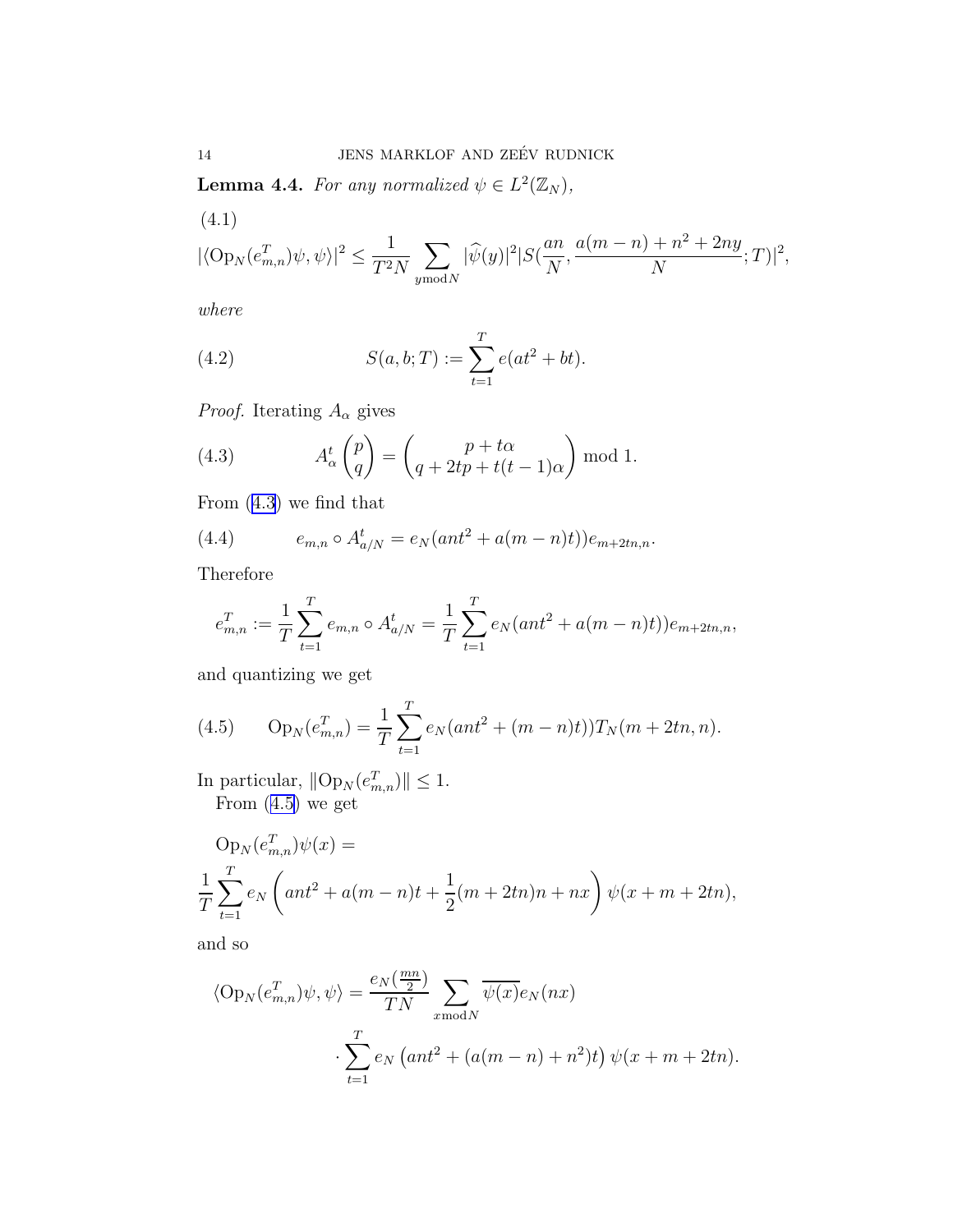<span id="page-14-0"></span>On applying Cauchy-Schwarz we find

$$
|\langle \text{Op}_N(e_{m,n}^T) \psi, \psi \rangle|^2 \le \frac{1}{T^2} \frac{1}{N} \sum_{x \text{ mod } N} |\psi(x)|^2
$$
  

$$
\frac{1}{N} \sum_{x \text{ mod } N} |\sum_{t=1}^T e_N \left(ant^2 + (a(m-n) + n^2)t\right) \psi(x+m+2tn)|^2.
$$

Now  $\frac{1}{N} \sum_{x \text{ mod } N} |\psi(x)|^2 = ||\psi||^2 = 1$  and using the Fourier expansion  $\psi(x) = N^{-1/2} \sum_{y} \widehat{\psi}(y) e(yx)$  in the second x-sum gives

$$
\langle \langle \operatorname{Op}_N(e_{m,n}^T) \psi, \psi \rangle \rangle^2
$$
  
\n
$$
\leq \frac{1}{T^2} \frac{1}{N^2} \sum_{x,y,y' \text{ mod } N} \widehat{\psi}(y) \overline{\widehat{\psi}(y')} e_N(x(y - y'))
$$
  
\n
$$
\cdot \sum_{t,t'=1}^T e_N(an(t^2 - t'^2) + (a(m - n) + n^2)(t - t') + 2nyt - 2ny't')
$$
  
\n
$$
= \frac{1}{T^2N} \sum_{y \text{ mod } N} |\widehat{\psi}(y)|^2 \cdot |\sum_{t=1}^T e_N(ant^2 + (a(m - n) + n^2 + 2ny)t)|^2,
$$

by Parseval's identity.

We now take  $T = N$  and then get a Gauss sum for  $S(a, b; T)$  in Lemma [4.4](#page-12-0): Define the complete Gauss sum

$$
G(c, d; N) := \sum_{t \bmod N} e_N(ct^2 + dt).
$$

We will need a very classical estimate of its absolute value, which we recall:

**Lemma 4.5.** *If*  $gcd(2c, N) = 1$  *then* 

$$
|G(c, d; N)| = N^{1/2}.
$$

*If*  $c \neq 0 \text{ mod } N$  *then* 

$$
|G(c, d; N)| \le N^{1/2} \gcd(2c, N)^{1/2}, \qquad c \neq 0 \mod N.
$$

*If*  $c = 0 \text{ mod } N$  *then* 

$$
G(0,d;N)=\begin{cases} N, & d\equiv 0\bmod N\\ 0, & d\neq 0\bmod N. \end{cases}
$$

 $\Box$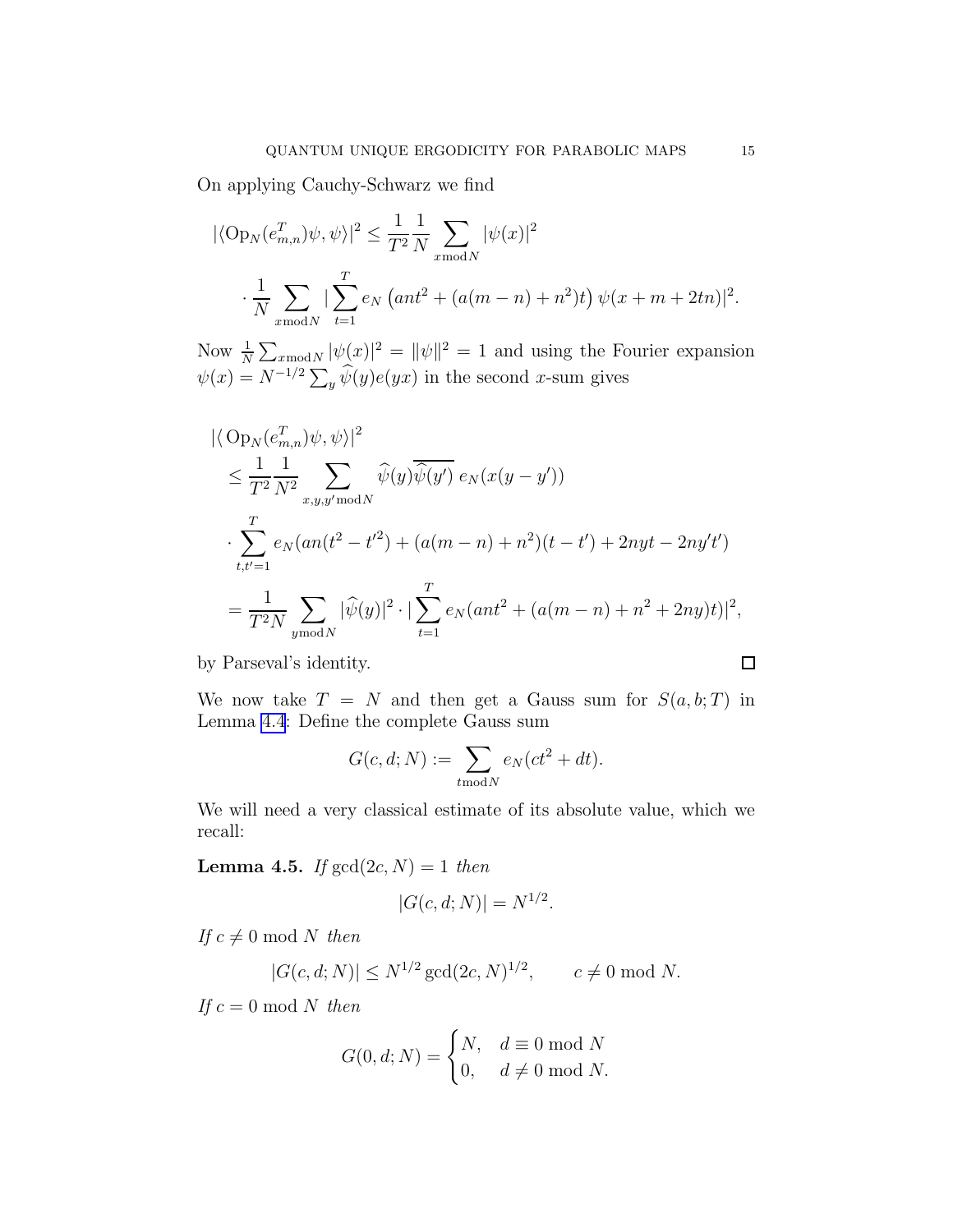<span id="page-15-0"></span>*Proof.* Since the case  $c = 0 \text{ mod } N$  is obvious, we assume  $c \neq 0 \text{ mod } N$ . By multiplying out  $|G(c, d; N)|^2$ , changing variables and switching the order of summation we find

$$
|G(c, d; N)|^2 = \sum_{t_1, t_2 \text{ mod } N} e_N(c(t_1^2 - t_2^2) + d(t_1 - t_2))
$$
  
= 
$$
\sum_{y \text{ mod } N} e_N(c y^2 + dy) \sum_{t \text{ mod } N} e_N(2cyt).
$$

The inner sum is either N or 0, depending if  $2cy = 0 \text{ mod } N$  or not. This gives

$$
|G(c, d; N)|^2 = N \sum_{y:2cy=0 \text{ mod } N} e_N(cy^2 + dy).
$$

If  $gcd(2c, N) = 1$  then the only solution of  $2cy = 0 \mod N$  is  $y =$ 0 mod N so we get equality  $|G(c, d; N)|^2 = N$ , while in general the number of solutions is  $gcd(2c, N)$  which gives the bound  $|G(c, d; N)|^2 \le$  $N \gcd(2c, N)$ .

**Lemma 4.6.** For any normalized  $\psi \in L^2(\mathbb{Z}_N)$ , and  $|m|, |n| < M$ ,  $(m, n) \neq (0, 0)$ *, we have, if*  $n \neq 0$ *,* 

(4.6) 
$$
|\langle \operatorname{Op}_N(e_{m,n}^N)\psi,\psi\rangle| \le |2n|^{1/2}M^{-1/2},
$$

*while if*  $n = 0$  *but*  $m \neq 0$  mod M *then* 

(4.7) 
$$
\langle \mathcal{O}_{P_N}(e_{m,0}^N)\psi,\psi\rangle = 0.
$$

*Proof.* From Lemma [4.4](#page-12-0) we have

$$
|\langle \text{Op}_N(e_{m,n}^N)\psi, \psi \rangle|^2 \le \frac{1}{N^3} \sum_{y \text{ mod } N} |\widehat{\psi}(y)|^2 |G(an, a(m-n)+n^2+2ny; N)|^2.
$$

Recall that  $a/N = b/M$  with b, M co-prime,  $D = \text{gcd}(a, N)$ . We have  $an \neq 0 \mod N$  if and only if  $n \neq 0 \mod M$ . Thus if  $n \neq 0 \mod M$  then by Lemma [4.5](#page-14-0)

$$
\begin{aligned} |\langle \operatorname{Op}_N(e_{m,n}^N)\psi, \psi \rangle|^2 &\le N^{-2} \sum_{y \text{ mod } N} |\widehat{\psi}(y)|^2 \gcd(2an, N) \\ &= M^{-1} \gcd(2n, M) ||\widehat{\psi}||^2 \\ &\le |2n| M^{-1}, \end{aligned}
$$

since  $\|\widehat{\psi}\| = \|\psi\| = 1$ .

If $n = 0$  then by  $(4.4)$  $(4.4)$ ,

$$
e_{m,0}^N = e_{m,0} \cdot \frac{1}{N} \sum_{t \bmod N} e_N(amt)
$$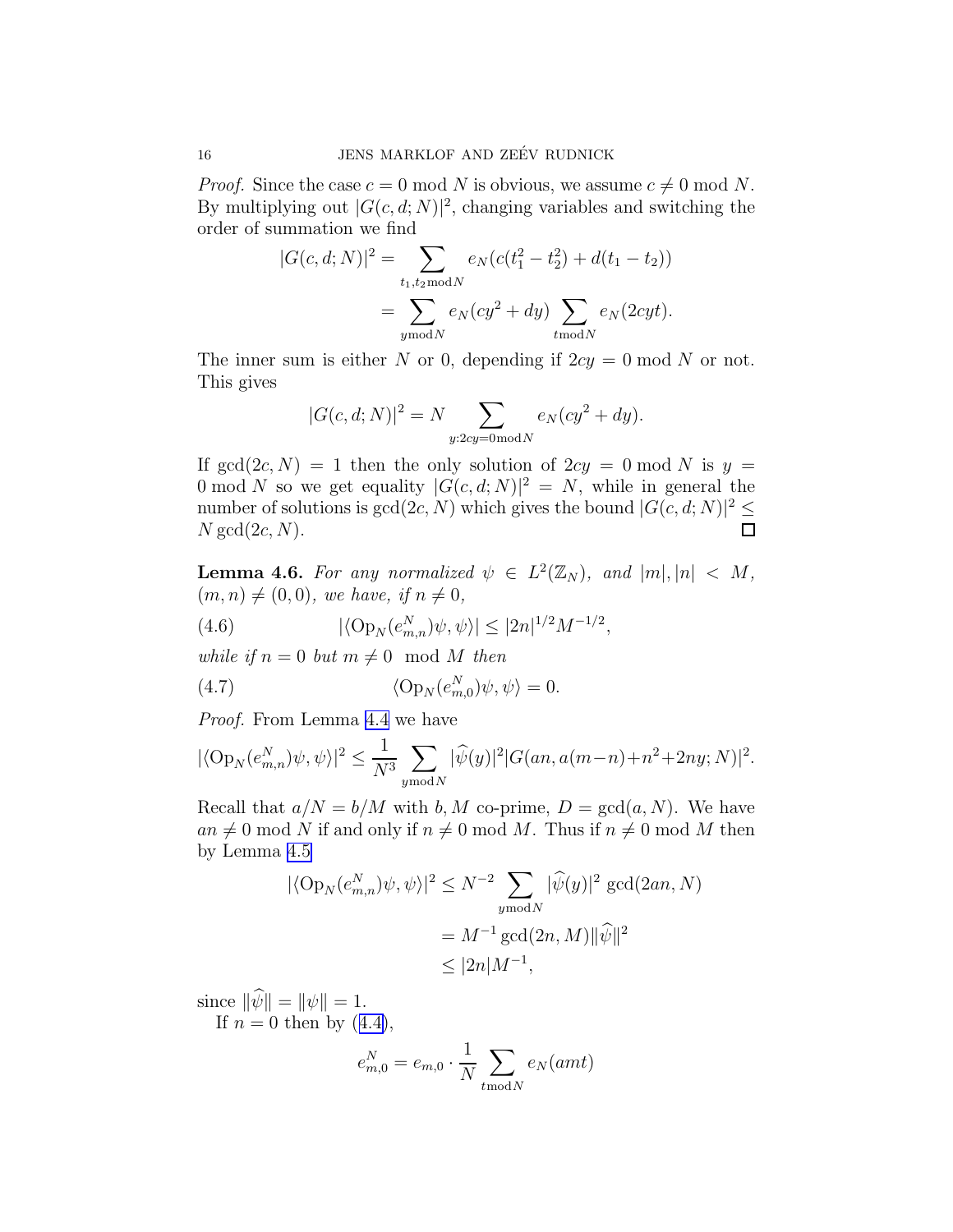which vanishes if  $am \neq 0 \mod N$ , equivalently if  $m \neq 0 \mod M$ .<br>Thus  $Op_N(e_m^N) = 0$  if  $m \neq 0 \mod M$ . Thus  $Op_N(e_{m,0}^N) = 0$  if  $m \neq 0 \mod M$ .

4.2. Conclusion of the proof. If  $\psi$  is an eigenfunction of  $\mathcal{U}_{a,N}$ , then

$$
\langle \operatorname{Op}_N(f)\psi,\psi\rangle = \frac{1}{T}\sum_{t=1}^T \langle \operatorname{Op}_N(f)\mathcal{U}_{a,N}^t\psi,\mathcal{U}_{a,N}^t\psi\rangle
$$

$$
= \frac{1}{T}\sum_{t=1}^T \langle \mathcal{U}_{a,N}^{-t}\operatorname{Op}_N(f)\mathcal{U}_{a,N}^t\psi,\psi\rangle.
$$

ByEgorov  $(3.2)$  $(3.2)$ ,

$$
\mathcal{U}_{a,N}^{-t} \operatorname{Op}_N(f) \mathcal{U}_{a,N}^t = \operatorname{Op}_N(f \circ A_{a/N}^t)
$$

and so

$$
\langle \operatorname{Op}_N(f)\psi,\psi\rangle = \langle \operatorname{Op}_N(f^T)\psi,\psi\rangle.
$$

Then expanding f in a Fourier series  $f = \sum_{(m,n)} \widehat{f}(m, n)e_{m,n}$  and applying the ergodic average operator with  $T = N$  we get

$$
f^N = \sum_{(m,n)\neq (0,0)} \widehat{f}(m,n) e_{m,n}^N.
$$

Therefore

$$
\langle \operatorname{Op}_N(f^N)\psi,\psi\rangle - \int_{\mathbb{T}^2} f(p,q) \, dp \, dq = \sum_{(m,n)\neq(0,0)} \widehat{f}(m,n) \langle \operatorname{Op}_N(e_{m,n}^N)\psi,\psi\rangle.
$$

Now we have  $||Op_N(e_{m,n}^N)|| \leq 1$  and so we truncate the sum above to frequencies  $|m|, |n| < M$  with error at most

$$
\sum_{\substack{|m| \ge M \text{ or } |n| \ge M \\ (m,n) \ne (0,0)}} |\widehat{f}(m,n)| \ll M^{-K}
$$

since  $\widehat{f}(m, n)$  is rapidly decreasing. It is important to note that since  $\alpha$  is irrational, we have  $M \to \infty$  as  $N \to \infty$  which we assume.

For the small frequencies we use Lemma [4.6](#page-15-0) to find

$$
\sum_{\substack{|m|, |n| < M\\(m,n) \neq (0,0)}} \hat{f}(m,n) \langle \text{Op}_N(e_{m,n}^N) \psi, \psi \rangle \ll \sum_{\substack{|m|, |n| < M\\n \neq 0}} |\hat{f}(m,n)| |n|^{1/2} M^{-1/2}
$$
  

$$
\ll_f M^{-1/2}.
$$

Thus we find that for normalized eigenfunctions  $\psi$  we have

$$
\langle \text{Op}_N(f)\psi, \psi \rangle - \int_{\mathbb{T}^2} f(p, q) \, dp \, dq \ll_f M^{-1/2} + M^{-K} \ll M^{-1/2}.
$$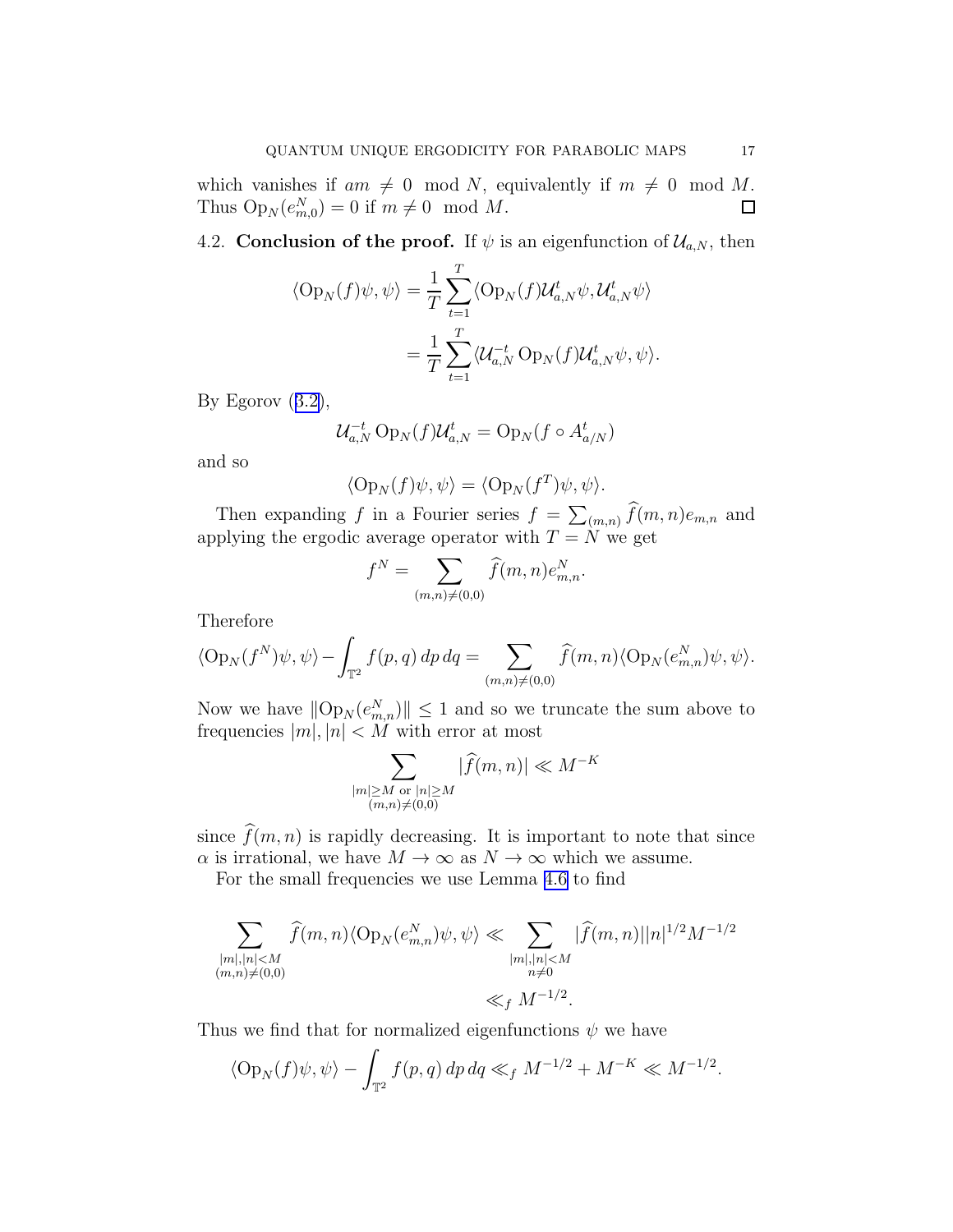This concludes the proof of Theorem [4.1.](#page-12-0)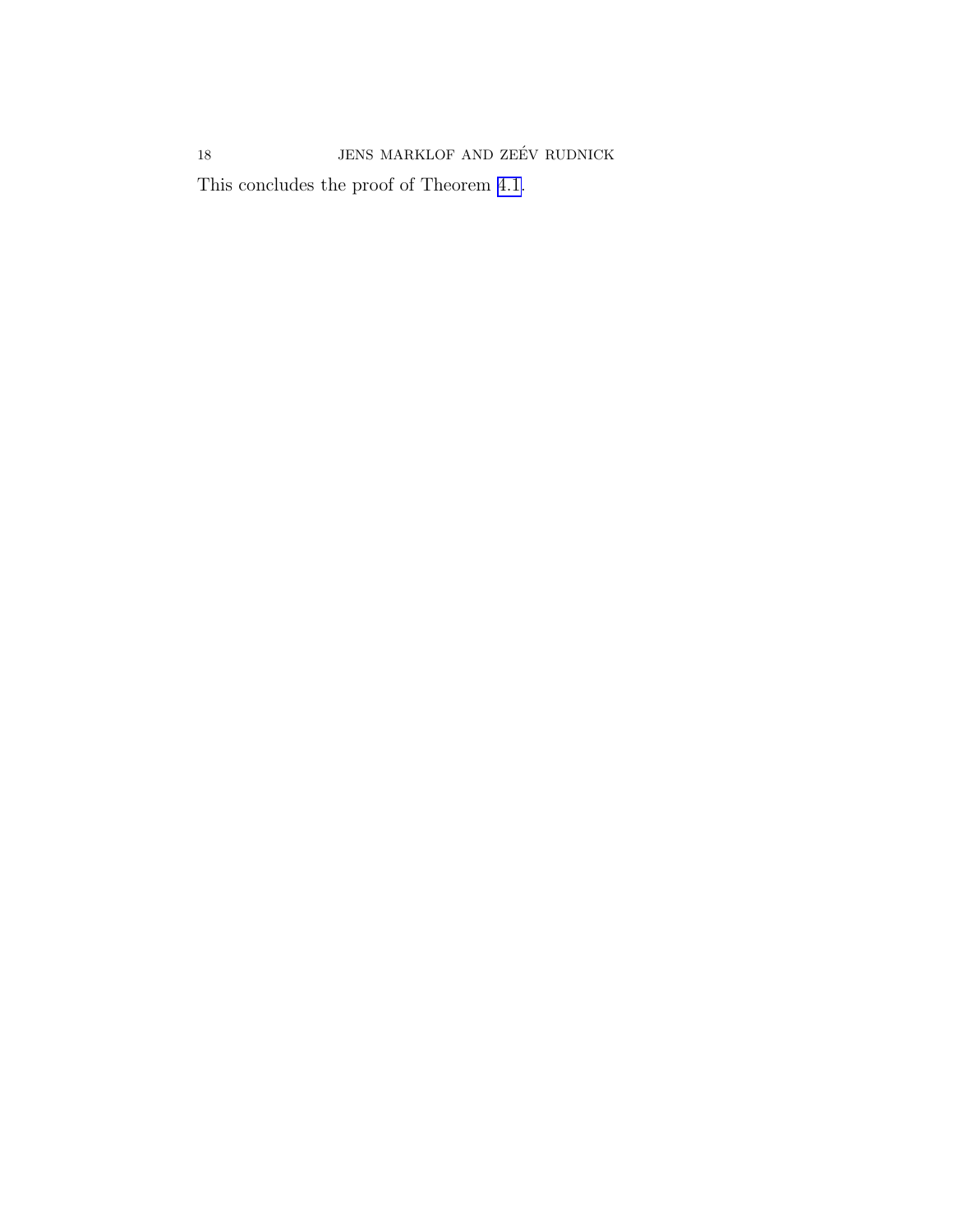#### 5. Explicit eigenfunctions

<span id="page-18-0"></span>We begin by calculating the eigenvalues and a basis of eigenfunctions of the quantum map  $\mathcal{V}_{a,N}$ , defined by

$$
[\mathcal{V}_{a,N}\psi](P) = e_N(-(P-a)^2)\,\psi(P-a).
$$

The eigenvalue equation

(5.1) 
$$
\mathcal{V}_{a,N} \psi = e_N(\phi) \psi
$$

yields the following simple recursion relation for the eigenfunction  $\psi$ ,

(5.2) 
$$
\psi(P + a) = e_N(-\phi - P^2) \psi(P).
$$

We can now construct N linearly independent solutions  $\psi_j$  of (5.1),  $j = 1, \ldots, N$ , as follows. Let  $D = \gcd(a, N)$  be the greatest common divisor of a and N. Put

$$
b = \frac{a}{D}, \quad M = \frac{N}{D},
$$

and write furthermore

$$
j = \eta + Dl, \quad \eta \in [1, D], \quad l \in [0, M - 1].
$$

For a given  $j \in [1, N]$ , the pair  $(\eta, l)$  is uniquely determined.

Proposition 5.1. *The functions*

$$
\psi_{\eta,l}(P) = \begin{cases} \sqrt{D} e_N \left( -\eta a \nu^2 - \nu l D + a^2 \nu \frac{(M-1)(2M-1) - (\nu-1)(2\nu-1)}{6} \right) \\ 0 & \text{if } P \equiv \eta + \nu a \text{ mod } N \\ 0 & \text{if } P \not\equiv \eta \text{ mod } D \end{cases}
$$

*solve Equation (5.1) with eigenphases*

(5.3) 
$$
\phi_{\eta,l} = lD - \eta^2 + \eta a - a^2 \frac{(M-1)(2M-1)}{6},
$$

and form an orthonormal basis of  $L^2(\mathbb{Z}_N)$ .

*Proof.* Put  $\psi_{\eta,l}(\eta) = \sqrt{D}$ . The recursion relation (5.2) then implies that  $\psi_{\eta,l}$  at points of the form  $P = \eta + \nu a$   $(\nu = 1, 2, ...)$  reads

$$
\psi_{\eta,l}(P) = \sqrt{D} \, e_N \big( -\nu \phi_{\eta,l} - \sum_{m=0}^{\nu-1} (\eta + ma)^2 \big).
$$

Since N divides Ma, and thus  $\psi_{\eta,l}(\eta + Ma) = \psi_{\eta,l}(\eta)$ , the eigenphases are determined by

$$
e_N\big(M\phi_{\eta,l} + \sum_{m=0}^{M-1} (\eta + ma)^2\big) = 1,
$$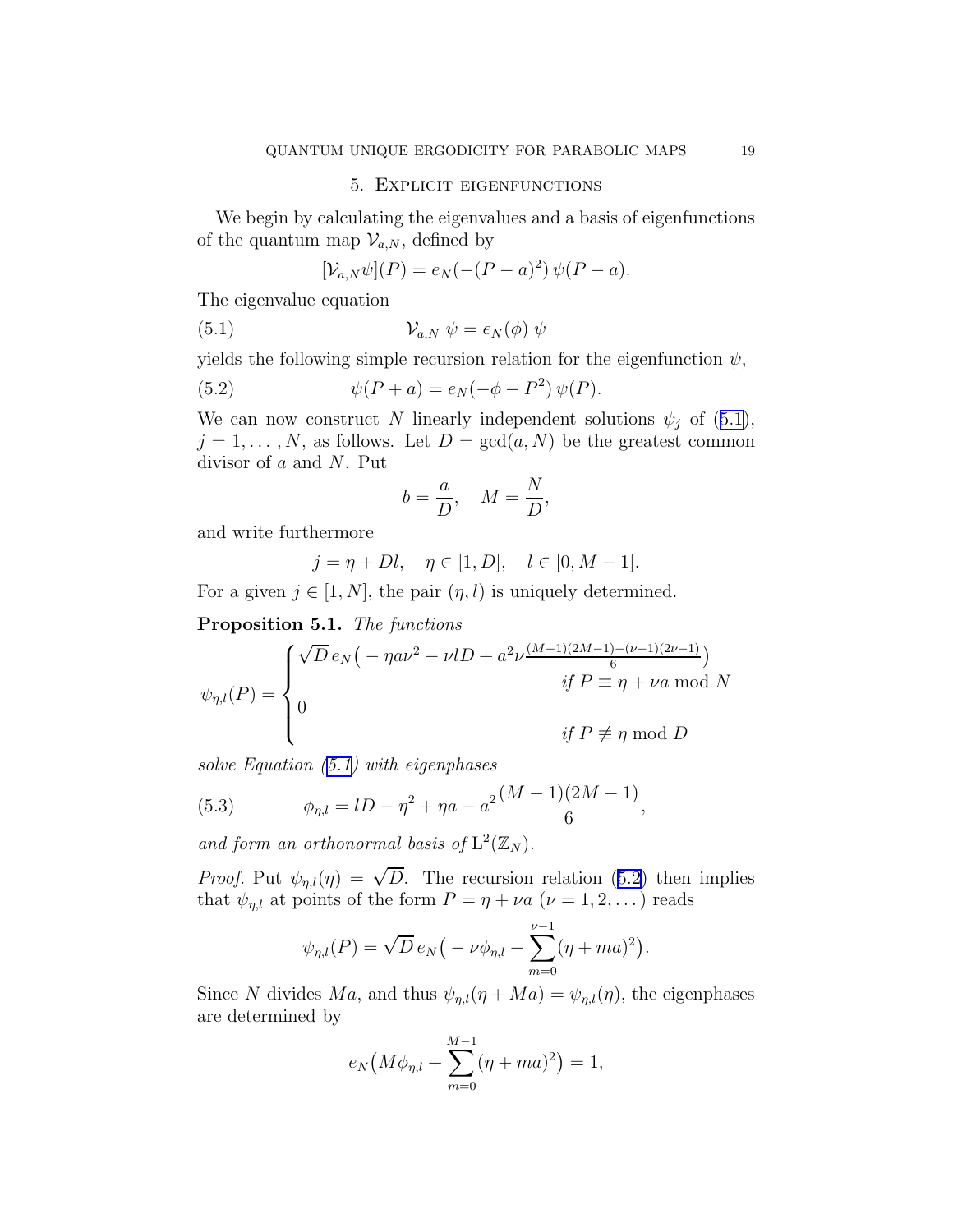<span id="page-19-0"></span>leaving an ambiguity mod  $\frac{N}{M}$ , which permits to put

$$
\phi_{\eta,l} = lD - \frac{1}{M} \sum_{m=0}^{M-1} (\eta + ma)^2
$$
  
=  $lD - \eta^2 - \eta a(M-1) - a^2 \frac{(M-1)(2M-1)}{6}$ .

Since  $\eta a M \equiv 0 \text{ mod } N$ , we drop this term. A straightforward manipulation leads to the expression for  $\psi_{n,l}$  as given in the proposition. Orthonormality follows from

$$
\langle \psi_{\eta,l}, \psi_{\eta',l'} \rangle = \frac{1}{N} \sum_{P \text{mod } N} \psi_{\eta,l}(P) \overline{\psi}_{\eta',l'}(P)
$$

$$
= \begin{cases} \frac{D}{N} \sum_{\nu=0}^{M-1} e_N \big( -\nu(l-l')D \big) & \text{if } \eta = \eta' \\ 0 & \text{if } \eta \neq \eta' \end{cases}
$$

and

$$
\frac{1}{M} \sum_{\nu=0}^{M-1} e_M(\nu(l-l')) = \begin{cases} 1 & \text{if } l=l' \\ 0 & \text{otherwise.} \end{cases}
$$

 $\Box$ 

**Corollary 5.2.** *The multiplicity*  $m(\phi)$  *of an eigenphase*  $\phi$  *is bounded by*  $m(\phi) \ll D^{\frac{1}{2}} \tau(D) \ll_{\epsilon} D^{\frac{1}{2}+\epsilon}$ , any  $\epsilon > 0$ , where  $\tau(D)$  *is the number of divisors of* D*.*

*Proof.* For a given  $\phi$ , we would like to count the number of solutions of

(5.4) 
$$
lD - \eta^2 + \eta a - a^2 \frac{(M-1)(2M-1)}{6} = \phi \bmod N.
$$

This implies that  $-\eta^2 \equiv \phi \mod D$ . In order to count the number  $\#_{D,\phi}$ of solutions of the latter equation, define

$$
\delta_D(x) = \begin{cases} 1 & \text{if } x \equiv 0 \bmod D \\ 0 & \text{if } x \not\equiv 0 \bmod D. \end{cases}
$$

Then

$$
\#_{D,\phi} = \sum_{P=1}^{D} \delta_D (P^2 + \phi).
$$

Since

$$
\delta_D(x) = \frac{1}{D} \sum_{\rho \bmod D} e_D(\rho x)
$$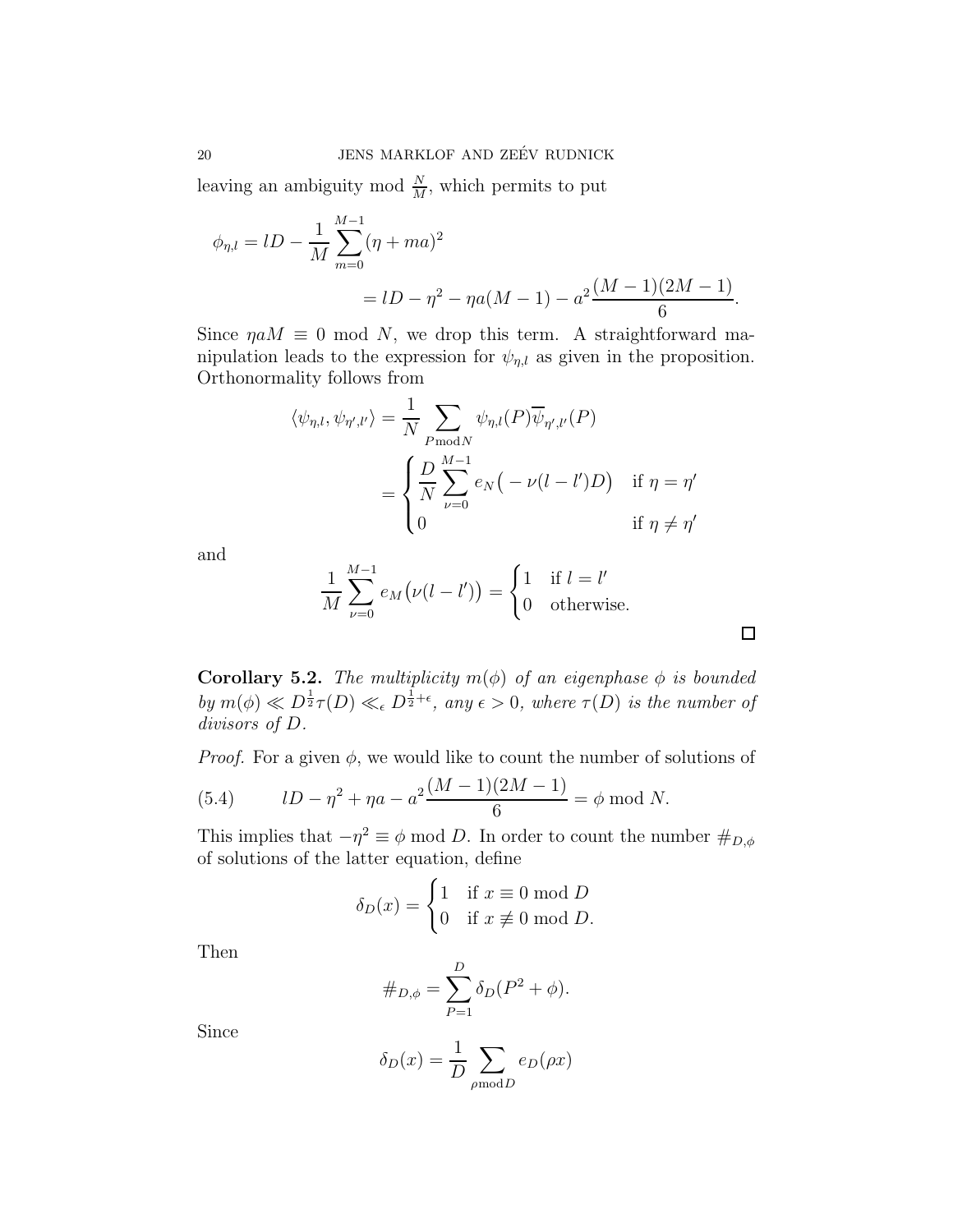<span id="page-20-0"></span>we find that

$$
\#_{D,\phi} = \frac{1}{D} \sum_{\rho \bmod D} e_D(\rho \phi) \bigg( \sum_{P=1}^D e_D(\rho P^2) \bigg).
$$

The sum in brackets is a classical Gauss sum, whose absolute value is bounded by  $\sqrt{D \gcd(D, 2\rho)}$  (Lemma [4.5\)](#page-14-0), and thus

$$
\#_{D,\phi}\ll D^{\frac{1}{2}}\tau(D).
$$

For fixed  $\eta$ , Equation [\(5.4](#page-19-0)) determines l uniquely mod M.

 $\Box$ 

Let us put

$$
m_2 = -n_1b
$$
,  $m_1 = (n_2 - 2\mu\eta - \mu(\mu - 1)a)b - (l - l').$ 

Lemma 5.3. *We have*

$$
|\langle T_N(n)\psi_{\eta,l},\psi_{\eta',l'}\rangle| = \begin{cases} \frac{|\sum_{\nu=0}^{M-1} e_M(m_2\nu^2 + m_1\nu)|}{M}, & \eta - \eta' = n_1 \text{ mod } D\\ 0, & otherwise \end{cases}
$$

*and in particular for*  $n_1 \equiv 0 \text{ mod } M$ 

$$
|\langle T_N(n)\psi_{\eta,l},\psi_{\eta',l'}\rangle| = \begin{cases} 0 & \text{if } m_1 \not\equiv 0 \bmod M \\ 1 & \text{if } m_1 \equiv 0 \bmod M. \end{cases}
$$

*Proof.* We have

$$
\langle T_N(n)\psi_{\eta,l}, \psi_{\eta',l'} \rangle = \frac{1}{N} \sum_{P \bmod N} e_N(\frac{n_1 n_2}{2} + n_2 P) \psi_{\eta,l}(P + n_1) \overline{\psi}_{\eta',l'}(P)
$$
  
= 
$$
\frac{1}{N} \sum_{\nu=0}^{M-1} e_N(\frac{n_1 n_2}{2} + n_2(\eta' + \nu a)) \psi_{\eta,l}(\eta' + \nu a + n_1) \overline{\psi}_{\eta',l'}(\eta' + \nu a),
$$

which is non-zero only if there is a  $\mu$  such that

(5.5) 
$$
n_1 \equiv \mu a + \eta - \eta' \bmod N,
$$

hence in particular  $n_1 + \eta' - \eta \equiv 0 \mod D$ . Taking absolute values and using the explicit expressions for the eigenfunctions we obtain

$$
(5.6) \quad |\langle T_N(n)\psi_{\eta,l}, \psi_{\eta',l'}\rangle|
$$
  
=  $\frac{1}{M} \Bigg| \sum_{\nu=0}^{M-1} e_N \Bigg[ n_2 \nu a - (\phi_{\eta,l} - \phi_{\eta',l'}) \nu - \sum_{m=0}^{\nu+\mu-1} (\eta + ma)^2 + \sum_{m=0}^{\nu-1} (\eta' + ma)^2 \Bigg] \Bigg|.$ 

By virtue of Relation (5.5) we have

$$
\sum_{m=0}^{\nu-1} (\eta' + ma)^2 \equiv \sum_{m=\mu}^{\nu+\mu-1} (\eta + ma - n_1)^2 \text{ mod } N.
$$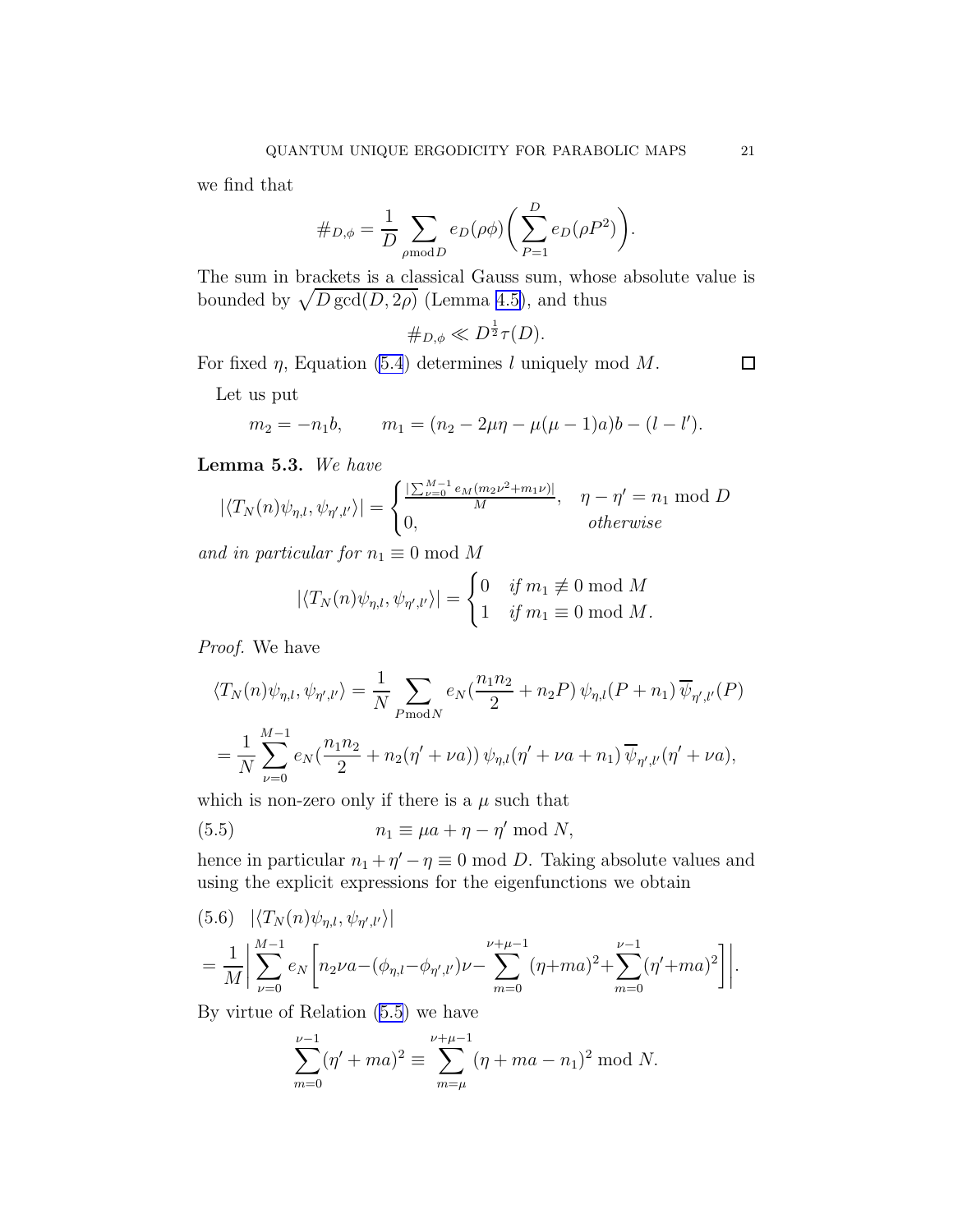This formula allows us to simplify [\(5.6](#page-20-0)) to

$$
(5.7) \quad |\langle T_N(n)\psi_{\eta,l}, \psi_{\eta',l'}\rangle|
$$
  
=  $\frac{1}{M} \left| \sum_{\nu=0}^{M-1} e_N \left[ n_2 \nu a - (\phi_{\eta,l} - \phi_{\eta',l'}) \nu - n_1 a \nu (\nu - 1) - n_1 (2\mu a + 2\eta - n_1) \nu \right] \right|$   
=  $\frac{1}{M} \left| \sum_{\nu=0}^{M-1} e_M (m_2 \nu^2 + m_1 \nu) \right|$ ,

with

$$
m_2 = -n_1b
$$
,  $m_1 = (n_2 - 2\mu\eta - \mu(\mu - 1)a)b - (l - l').$ 

In the case  $n_1 \equiv 0 \mod M$  we have  $m_2 \equiv 0 \mod M$  and thus

$$
|\langle T_N(n)\psi_{\eta,l}, \psi_{\eta',l'}\rangle| = \frac{1}{M} \left| \sum_{\nu=0}^{M-1} e_M(m_1 \nu) \right| = \begin{cases} 0 & \text{if } m_1 \not\equiv 0 \bmod M \\ 1 & \text{if } m_1 \equiv 0 \bmod M. \end{cases}
$$

In the sequel  $a \in \mathbb{Z}$  will be chosen such that

$$
|\alpha - \frac{a}{N}| < \frac{1}{N}
$$

holds.

**Proposition 5.4.** *Let*  $f \in C^{\infty}(\mathbb{T}^2)$ *, and assume*  $\alpha$  *is diophantine. Then*

$$
\langle \operatorname{Op}_N(f)\psi_{\eta,l},\psi_{\eta,l}\rangle=\int_{\mathbb{T}^2}f\,dx+O_{f,\alpha}(N^{-\frac{1}{2}}).
$$

*If*  $f$  *is a polynomial, then the above relation holds for all irrational*  $\alpha$ *. Proof.* Without loss of generality we assume  $\int_{\mathbb{T}^2} f \, dx = 0$ . We have

$$
\langle \operatorname{Op}_N(f)\psi_{\eta,l}, \psi_{\eta,l}\rangle = \sum_{n\neq 0} \widehat{f}(n) \langle T_N(n)\psi_{\eta,l}, \psi_{\eta,l}\rangle,
$$

where  $\widehat{f}(n)$  are the (rapidly decreasing) Fourier coefficients of  $f$ .

Following Lemma [5.3,](#page-20-0) we distinguish two cases.

*Case A:*  $n_1 \not\equiv 0 \mod M$ . Then  $m_2 = -ab\mu \equiv -bn_1 \not\equiv 0 \mod M$  and by Lemma [4.5](#page-14-0)

$$
\bigg|\sum_{\nu=0}^{M-1} e_M(m_2\nu^2 + m_1\nu)\bigg| \le \sqrt{M \gcd(M, 2|n_1|)} \le \sqrt{2|n_1|M},
$$

from which we obtain

$$
|\langle T_N(n)\psi_{\eta,l},\psi_{\eta,l}\rangle|\leq \sqrt{2|n_1|}M^{-\frac{1}{2}}.
$$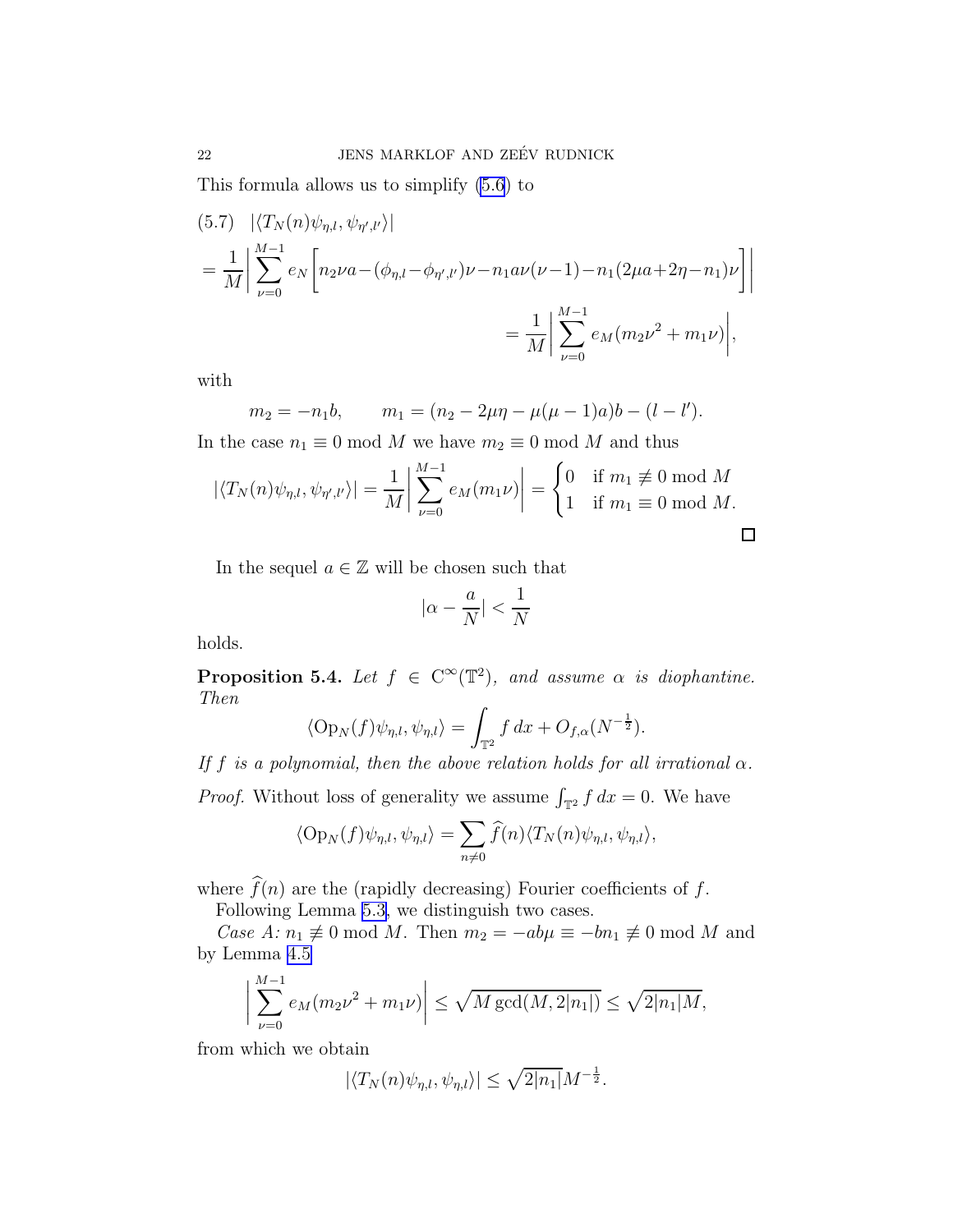*Case B.*  $n_1 \equiv 0 \mod M$ . Here

$$
|\langle T_N(n)\psi_{\eta,l}, \psi_{\eta,l}\rangle| = \frac{1}{M} \left| \sum_{\nu=0}^{M-1} e_M(n_2 b \nu) \right| = \begin{cases} 0 & \text{if } n_2 \not\equiv 0 \text{ mod } M \\ 1 & \text{if } n_2 \equiv 0 \text{ mod } M. \end{cases}
$$

In summary,

$$
(5.8) \quad |\langle \text{Op}_N(f)\psi_{\eta,l},\psi_{\eta,l}\rangle| \le \sqrt{2}M^{-\frac{1}{2}}\sum_{\substack{n_1 \neq 0 \\ D|n_1}}|n_1|^{\frac{1}{2}}|\widehat{f}(n)| + \sum_{\substack{n \neq 0 \\ D|n_1 \\ M|n_1,n_2}}|\widehat{f}(n)|,
$$

the first sum corresponds to Case A, and the second sum to Case B. Since  $f$  is smooth we can bound the first sum by

$$
\sqrt{2}M^{-\frac{1}{2}}\sum_{\substack{n_1\neq 0\\D|n_1}}|n_1|^{\frac{1}{2}}|\widehat{f}(n)|\ll_{f,R} M^{-\frac{1}{2}}D^{-R}=N^{-\frac{1}{2}}D^{-R+\frac{1}{2}}
$$

for any  $R$ . Hence

$$
\sqrt{2}M^{-\frac{1}{2}}\sum_{\substack{n_1\neq 0\\ D|n_1}}|n_1|^{\frac{1}{2}}|\widehat{f}(n)|\ll_f N^{-\frac{1}{2}}.
$$

The second sum in (5.8) is bounded by

$$
\sum_{\substack{n \neq 0 \\ M|n_1, n_2}} |\widehat{f}(n)| \ll_{f,R} M^{-R}.
$$

In particular the sum is empty for  $N$  large enough, if  $f$  is a polynomial, because for  $\alpha$  irrational, M grows with N (see Lemma [4.2](#page-12-0)). Thus we get the second part of the proposition. $\Box$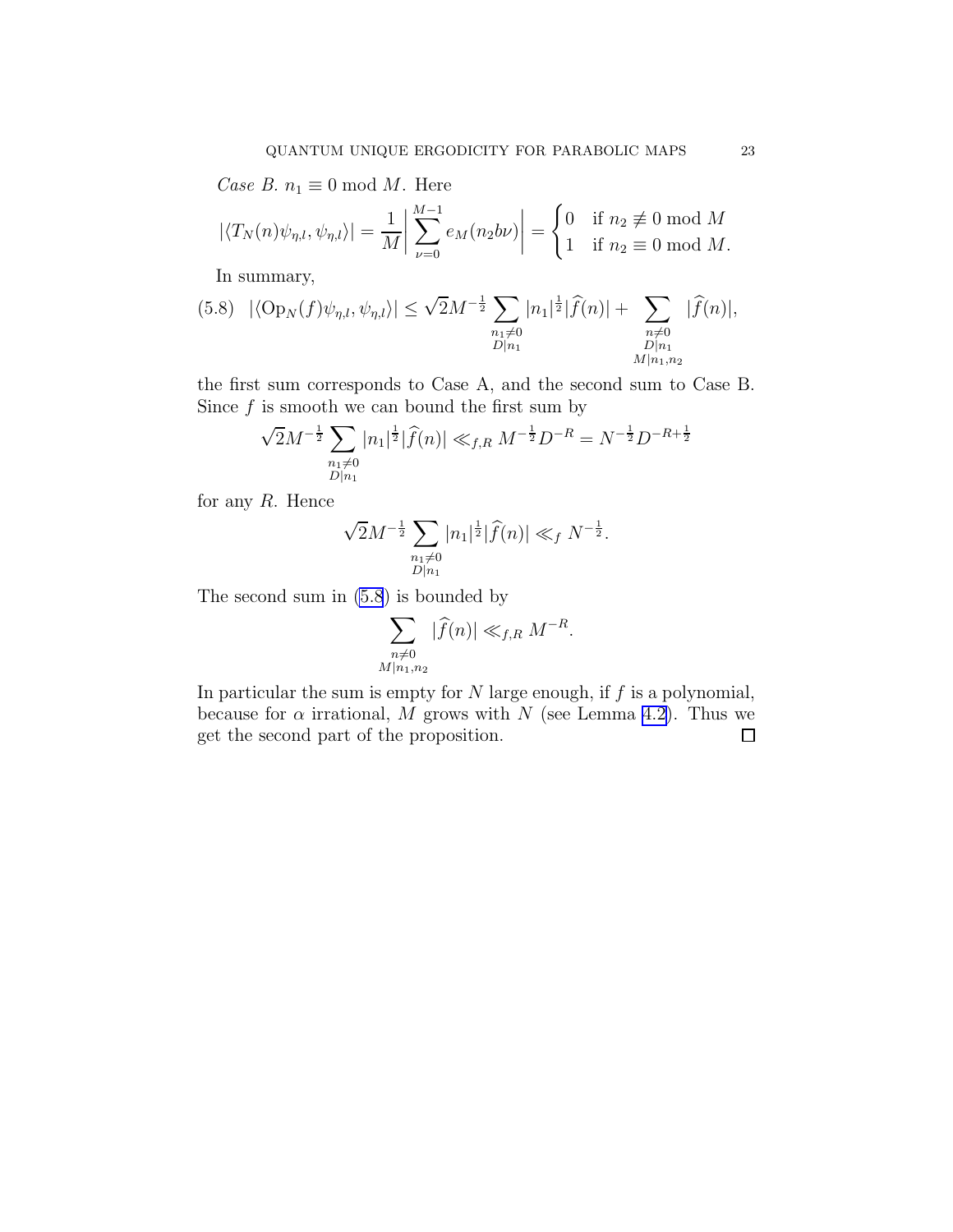### 6. Lower bounds

We begin with a result which implies that our bound on the rate of convergence (Corollary [4.3\)](#page-12-0) for badly approximable  $\alpha$  is the optimal one:

**Theorem 6.1.** For any irrational  $\alpha$ , there are arbitrarily large N, ap*proximants*  $|\alpha - a/N| < 1/N$  *and eigenfunctions*  $\psi$  *of*  $\mathcal{U}_{a,N}$  *so that* 

$$
|\langle T_N(2,0)\psi,\psi\rangle| = \frac{1}{2N^{1/4}}.
$$

Unlike badly approximable  $\alpha$ 's, where we have an upper bound on the rate of convergence of  $1/N^{1/4}$  (Corollary [4.3\)](#page-12-0), we can construct irrationals for which the rate of convergence is arbitrarily slow, e.g. slower then  $1/\log\log\log N$ :

Theorem 6.2. *Let* g(x) *be an increasing positive function. Then there is an irrational* α *such that there are arbitrarily large values of* N *for which there are normalized eigenfunctions*  $\psi$  *of*  $\mathcal{U}_{a,N}$  *satisfying* 

$$
|\langle T_N(2,0)\psi,\psi\rangle| \gg \frac{1}{g(N)}
$$

.

6.1. Constructing special eigenfunctions. In order to prove Theorems 6.1 and 6.2, we first use the results of Section [5](#page-18-0) to construct special eigenfunctions  $\psi$  for which the upper bound of Theorem [4.1](#page-12-0) is optimal:

**Proposition 6.3.** *If*  $D = \text{gcd}(a, N) > 2$  *and*  $M = N/\text{gcd}(a, N)$  *is odd then there are normalized eigenfunctions*  $\psi$  *so that* 

(6.1) 
$$
|\langle T_N(2,0)\psi,\psi\rangle| = \frac{1}{2M^{1/2}}.
$$

*Proof.* To construct  $\psi$ , we use the multiplicities in the spectrum: From theformulas ([5.3\)](#page-18-0) for the eigenphases  $\phi_{\eta,l}$  we see that  $\phi_{\eta,l} = \phi_{\eta',l'} \mod 1$ if and only if  $(\eta')^2 = \eta^2 \text{ mod } D$ , and in addition

$$
l' = l - \frac{\eta^2 - (\eta')^2}{D} + b(\eta - \eta') \bmod M.
$$

In particular the multiplicity of  $\phi_{n,l}$  is exactly

$$
\#\{\eta' \bmod D': (\eta')^2 = \eta^2 \bmod D\},\
$$

which is independent of l. As a special case, we have  $\phi_{1,-b} = \phi_{-1,b}$  if  $D > 2$ .

Now take

(6.2) 
$$
\psi = \frac{1}{\sqrt{2}} (\psi_{1,-b} + \psi_{-1,b}).
$$

<span id="page-23-0"></span>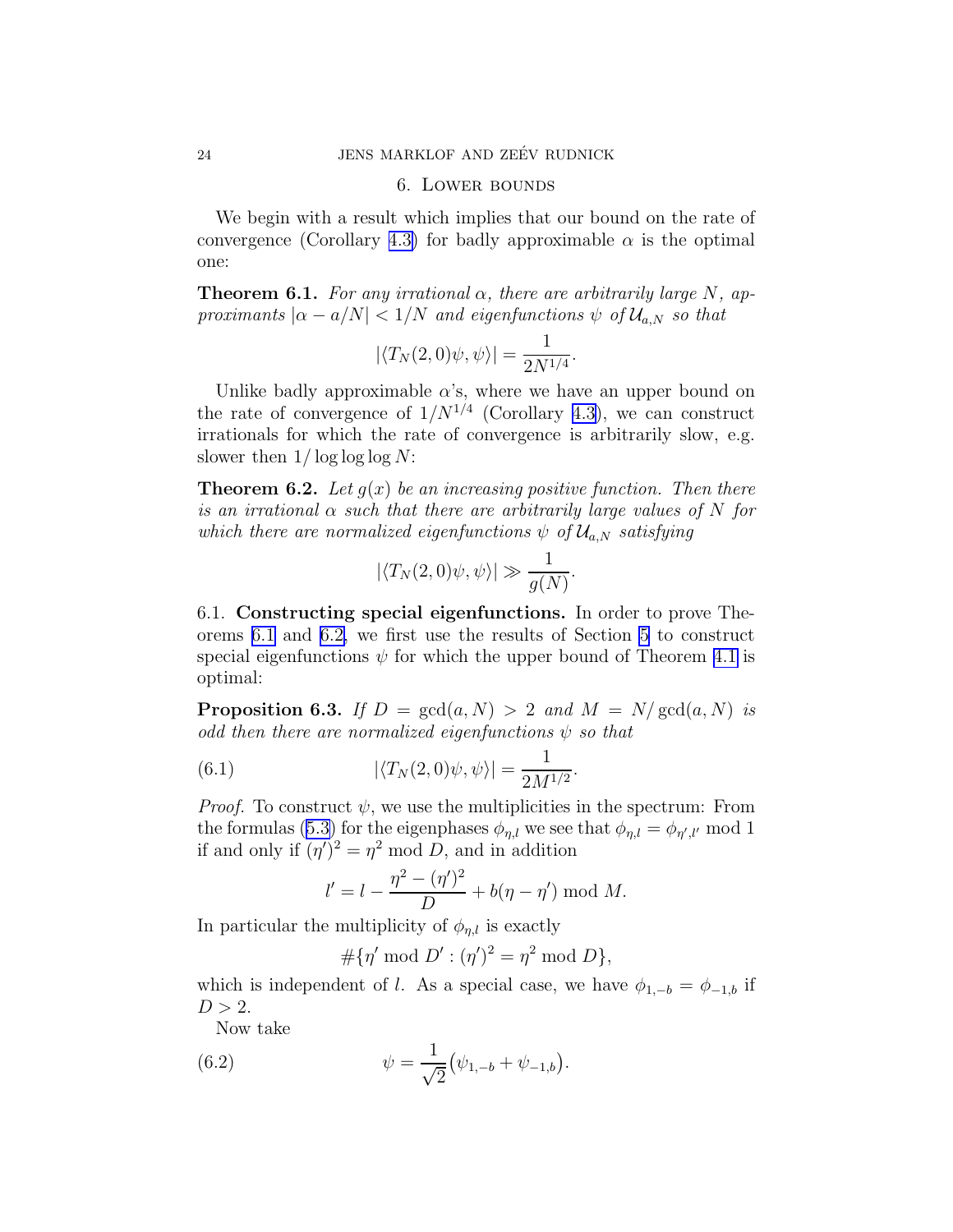<span id="page-24-0"></span>(6.3)  
\n
$$
\langle T_N(2,0)\psi,\psi\rangle = \frac{1}{2} \bigg( \langle T_N(2,0)\psi_{1,-b},\psi_{1,-b} \rangle + \langle T_N(2,0)\psi_{1,-b},\psi_{-1,b} \rangle + \langle T_N(2,0)\psi_{-1,b},\psi_{1,-b} \rangle + \langle T_N(2,0)\psi_{-1,b},\psi_{-1,b} \rangle \bigg).
$$

By Lemma [5.3](#page-20-0), we have  $\langle T_N(2,0)\psi_{\eta,l}, \psi_{\eta',l'}\rangle = 0$  unless  $\eta' + n_1 =$  $\eta \mod D$ . Thus in our case if  $D > 2$  we see that all but the second summand in (6.3) are zero. As for that second summand, we see from Lemma [5.3](#page-20-0) that in absolute value it equals

$$
|\langle T_N(2,0)\psi_{1,-b},\psi_{-1,b}\rangle|=\frac{|G(-2b,-2b;M)|}{M},
$$

where the Gauss sum  $G(-2b, -2b; M)$  is given by

$$
G(-2b, -2b; M) = \sum_{x \bmod M} e(\frac{-2b(x^2 + x)}{M}).
$$

In particular, if M is odd then by Lemma [4.5](#page-14-0) its absolute value is  $\sqrt{M}$ . Thuswe find that if M is odd then for our eigenfunction  $\psi$  in ([6.2\)](#page-23-0) we have

$$
|\langle T_N(2,0)\psi,\psi\rangle| = \frac{1}{2M^{1/2}},
$$

as required.

6.2. Proof of Theorem [6.2](#page-23-0). We require the following construction:

**Lemma 6.4.** *Given an increasing positive function*  $g(x)$ *, there is an irrational*  $\alpha$ *, which has approximants*  $|\alpha - a/N| < 1/N$  *with arbitrarily large* N so that  $M = N/\text{gcd}(a, N)$  *is odd, and satisfying* 

$$
M \gg g(N)^2.
$$

Once Lemma 6.4 is proved, we will then take  $\psi$  as in Proposition [6.3](#page-23-0) andthen since  $M$  is odd,  $(6.1)$  $(6.1)$  holds so that

$$
|\langle T_N(2,0)\psi,\psi\rangle|=\frac{1}{2M^{1/2}}\gg\frac{1}{g(N)},
$$

which will conclude the proof of Theorem [6.2.](#page-23-0)

 $\Box$ 

 $\Box$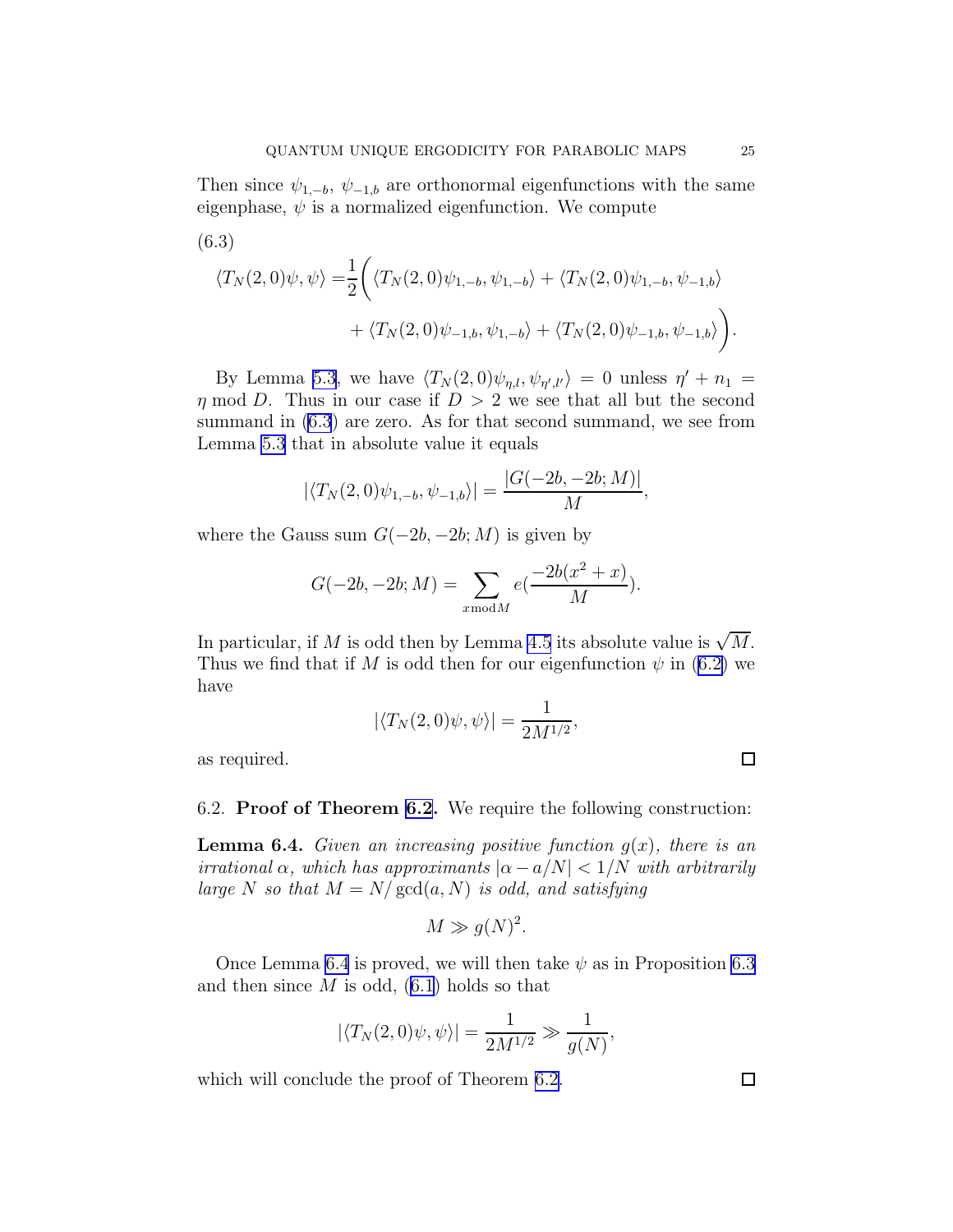6.3. Continued fractions. To prove Theorem [6.1](#page-23-0) and Lemma [6.4](#page-24-0), we first review some basic facts about continued fractions; see[[8\]](#page-28-0) for details. Give a sequence of integers  $a_0, a_1, a_2, \ldots$  with  $a_i \geq 1$  if  $i \geq 1$ , consider the (finite) continued fraction

$$
[a_0; a_1, a_2, \ldots, a_n] = a_0 + \frac{1}{a_1 + \frac{1}{\ddots + a_n}}.
$$

The "partial convergents"  $p_n$ ,  $q_n$  are defined through the recursion

$$
(6.4) \qquad p_{n+1} = a_{n+1}p_n + p_{n-1}, \qquad q_{n+1} = a_{n+1}q_n + q_{n-1}, \quad n \ge 1
$$

with initial conditions  $p_0 = a_0$ ,  $q_0 = 1$ ,  $p_1 = a_1 a_0 + 1$ ,  $q_1 = a_1$ . We have

$$
\frac{p_n}{q_n} = [a_0; a_1, a_2, \dots, a_n].
$$

The partial convergents satisfy the relation

$$
p_n q_{n-1} - p_{n-1} q_n = (-1)^{n-1},
$$

from which it follows that  $p_n$  and  $q_n$  are co-prime, and that  $q_{n-1}$  and  $q_n$  are co-prime. In particular at least one of  $q_{n-1}$ ,  $q_n$  is *odd*. Another consequence is

(6.5) 
$$
\frac{p_n}{q_n} - \frac{p_{n-1}}{q_{n-1}} = \frac{(-1)^{n-1}}{q_{n-1}q_n}.
$$

We now construct the continued fraction  $\alpha := [a_0; a_1, a_2, \dots]$  as the limit

$$
\alpha := [a_0; a_1, a_2, \dots] = a_0 + \frac{1}{a_1 + \frac{1}{a_2 + \dots}} = \lim_{n \to \infty} \frac{p_n}{q_n}
$$

(the limit exists by virtue of (6.5)). It defines an irrational number.

Conversely, for any irrational  $\alpha$ , set  $\alpha_0 = \alpha$ , and for  $n \geq 0$  define integers  $a_n$  and reals  $\alpha_{n+1} > 1$  by  $\alpha_n = a_n + 1/\alpha_{n+1}$ . The integers  $a_n$ 's are called the "partial quotients" of  $\alpha$ , and are positive if  $n \geq 1$ . Then

$$
\alpha = [a_0; a_1, a_2, \dots, a_{n-1} + \frac{1}{\alpha_n}] = a_0 + \frac{1}{a_1 + \dots + \frac{1}{a_{n-1} + \frac{1}{\alpha_n}}}.
$$

We have

$$
\alpha = \frac{\alpha_{n+1}p_n + p_{n-1}}{\alpha_{n+1}q_n + q_{n-1}}
$$

and

$$
\alpha - \frac{p_n}{q_n} = \frac{(-1)^n}{q_n(\alpha_{n+1}q_n + q_{n-1})}.
$$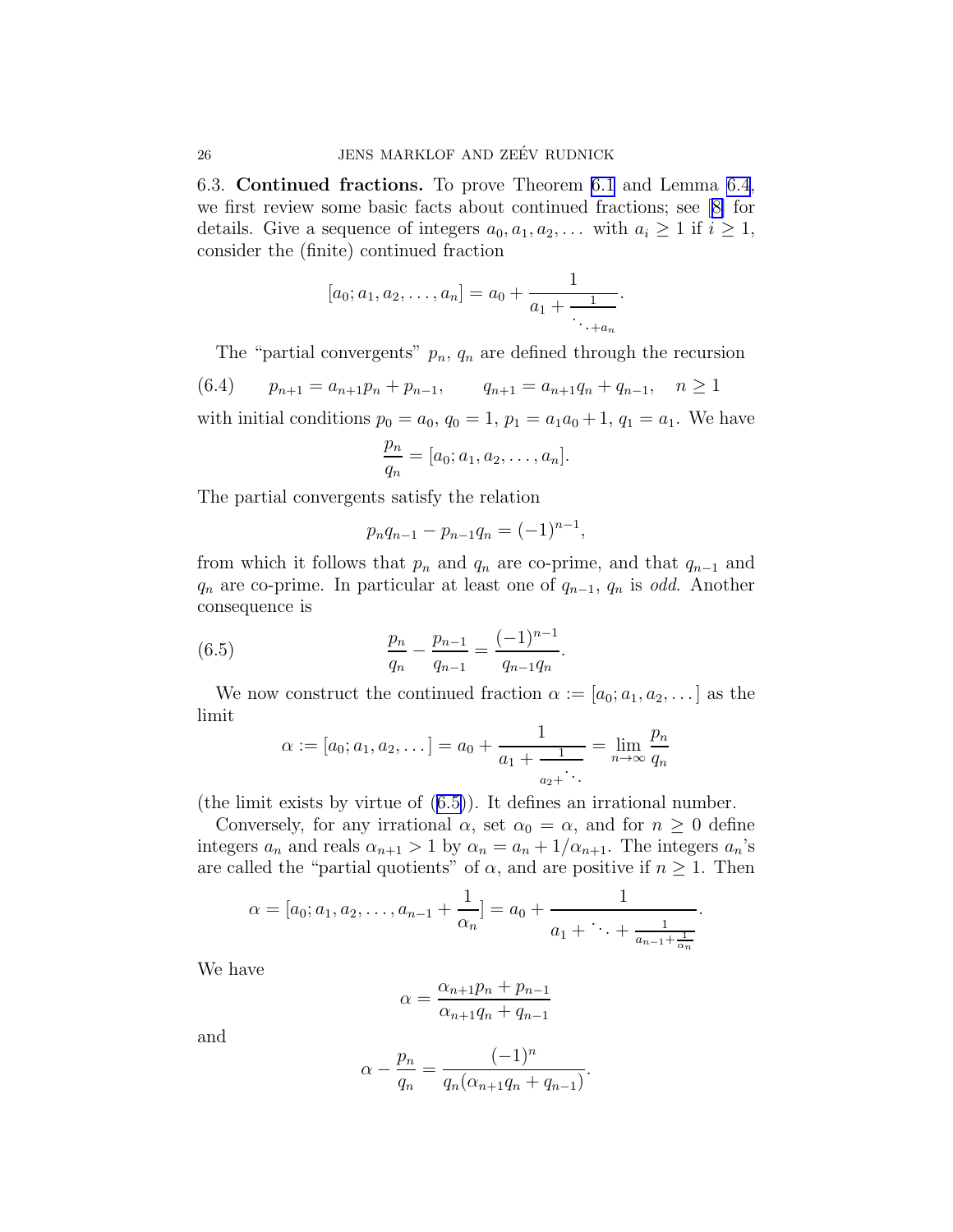<span id="page-26-0"></span>In particular, since  $\alpha_{n+1} > a_{n+1}$  and  $q_n \geq 1$  one gets

(6.6) 
$$
|\alpha - \frac{p_n}{q_n}| < \frac{1}{a_{n+1}q_n^2}.
$$

6.4. Proof of Theorem [6.1.](#page-23-0) By Proposition [6.3,](#page-23-0) given  $\alpha$  it suffices to find arbitrarily large N and approximants  $|\alpha - a/N| < 1/N$  so that  $M = N/\gcd(a, N)$  is odd and satisfies  $N = M^2$ . To do so, let  $\frac{b}{M} = \frac{p_n}{q_n}$ qn be a partial convergent with  $M = q_n$  odd. Since at least one of  $q_{n-1}$ ,  $q_n$  is odd, there are infinitely many such M. Set

$$
N := q_n^2 = M^2, \quad a := p_n q_n,
$$

so that  $D := \gcd(a, N) = q_n$ . We have

$$
|\alpha - \frac{a}{N}| = |\alpha - \frac{p_n}{q_n}| < \frac{1}{q_n^2} = \frac{1}{N},
$$

so all our requirements are satisfied. This proves Theorem [6.1](#page-23-0).

 $\Box$ 

6.5. Proof of Lemma [6.4.](#page-24-0) We begin with a construction of an irrational:

**Lemma 6.5.** *Given any positive increasing function*  $F(x)$  *there is an irrational*  $\alpha$  *so that there are arbitrarily large*  $q_n$  *and approximants*  $p_n/q_n$  so that  $F(q_n) \leq a_{n+1}q_n^2$  and

$$
|\alpha - \frac{p_n}{q_n}| < \frac{1}{F(q_n)}.
$$

*Moreover, we can require that*  $q_n$  *are all odd.* 

*Proof.* We define  $\alpha$  through its continued fraction expansion, that is via the partial quotients  $a_n$ . Set  $a_0 = 0$ , and  $a_1 \geq 1$  to be integer with  $a_1 \geq F(1)$ . We define the partial quotients  $a_i$  inductively: Given  $a_0, a_1, \ldots, a_n$ , we get the partial convergents  $p_n$ ,  $q_n$ , and now choose  $a_{n+1}$  to be an integer so that  $a_{n+1} \geq F(q_n)/q_n^2$ . Set  $\alpha = [a_0; a_1, a_2, \dots]$ . Then from (6.6)

$$
|\alpha - \frac{p_n}{q_n}| < \frac{1}{a_{n+1}q_n^2} \le \frac{1}{F(q_n)},
$$

by our choice of  $a_{n+1}$ . Since at least one of every pair of consecutive  $q_n$ 's is odd, we get infinitely many  $p_n/q_n$  satisfying our requirements.  $\Box$ 

To conclude the proof of Lemma [6.4,](#page-24-0) that is to find the required  $\alpha$ , set  $G = g^2$ , which is increasing. Then let  $F = G^{-1}$  be the inverse function to  $G$  which exists since  $G$  is increasing, and is positive.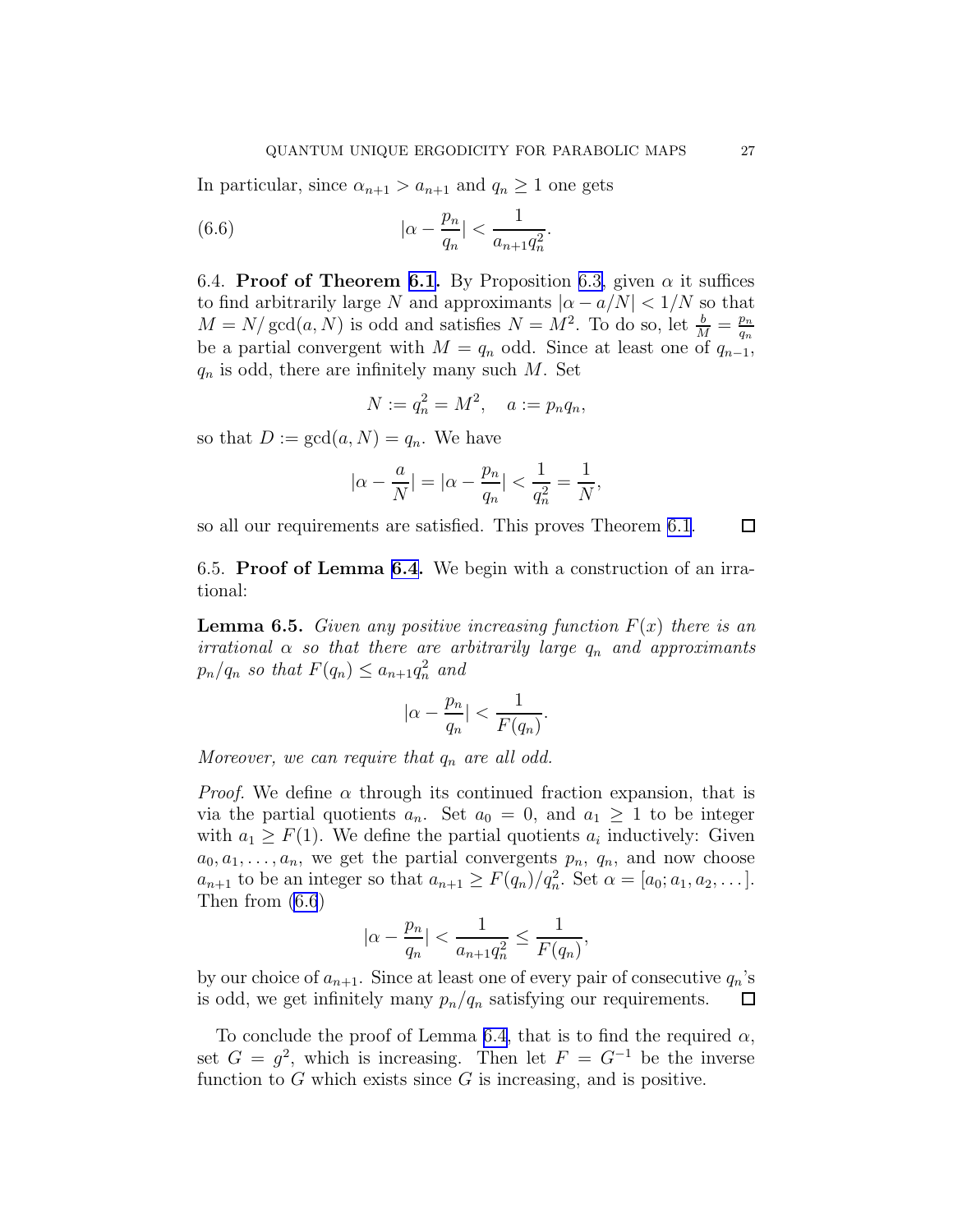Using Lemma [6.5,](#page-26-0) we construct an irrational  $\alpha$  whose partial convergents satisfy

$$
|\alpha - \frac{p_n}{q_n}| < \frac{1}{a_{n+1}q_n^2} \le \frac{1}{F(q_n)}.
$$

Now take *n* so that  $q_n$  is odd (there are infinitely many such *n*'s) and set  $M := q_n$ ,  $b := p_n$  (these are co-prime), and

$$
N = a_{n+1}q_n^2, \quad a = a_{n+1}q_n p_n
$$

so that  $D := \gcd(a, N) = a_{n+1}q_n$ , and  $|\alpha - a/N| < 1/N$ . Finally,  $M \leq G(N) = g(N)^2$  because  $F(q_n) \leq a_{n+1}q_n^2 = N$  and since G is increasing,  $M = q_n = G(F(q_n)) \le G(N) = g(N)^2$  as required.